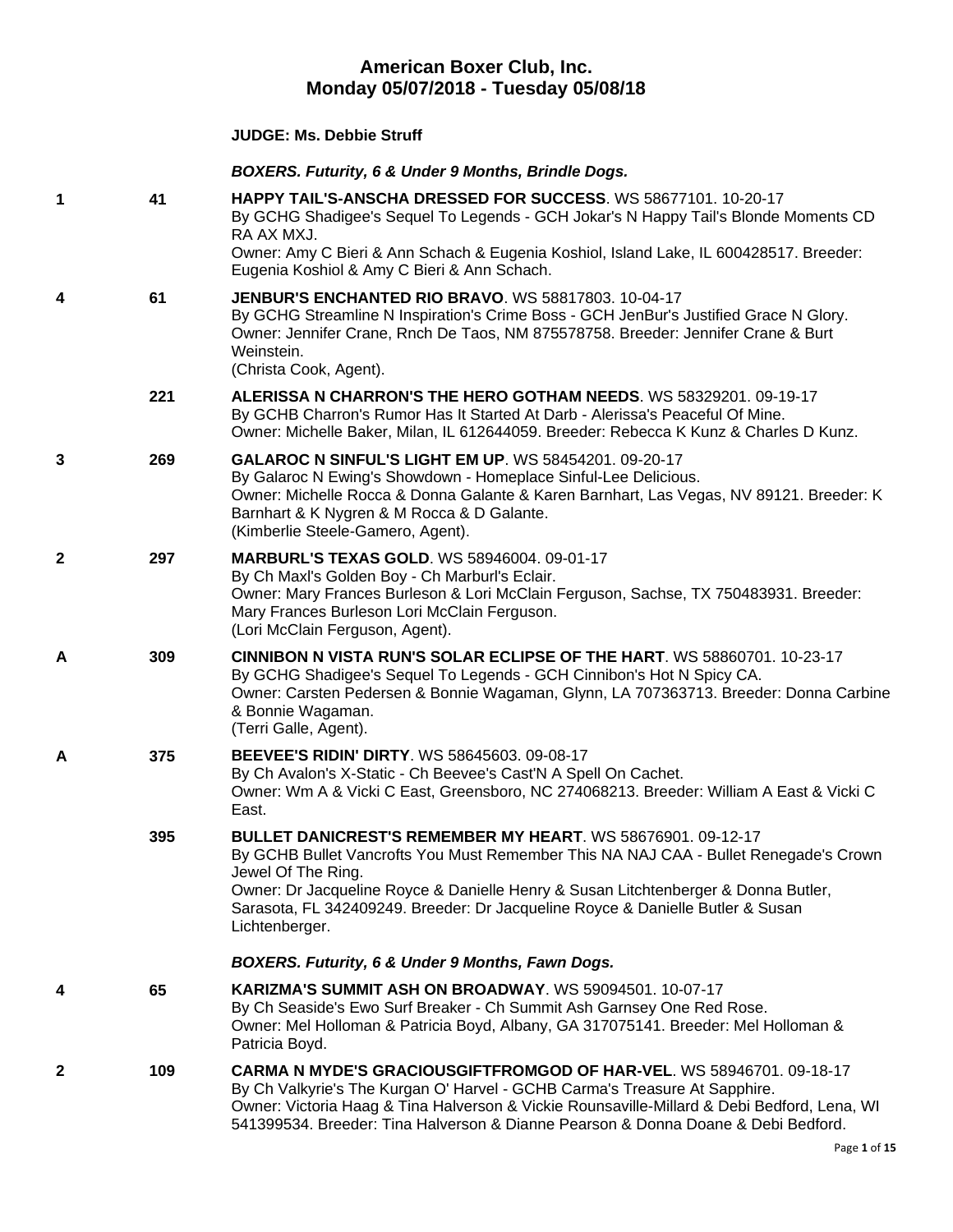|              |     | (Michael Shepherd, Agent).                                                                                                                                                                                                                                                                                         |
|--------------|-----|--------------------------------------------------------------------------------------------------------------------------------------------------------------------------------------------------------------------------------------------------------------------------------------------------------------------|
| 3            | 279 | <b>DC'S PURPLE REIGN AT COVE'S EDGE. WS 58885503. 11-04-17</b><br>By Dc's Something To Talk About At Cinnrhee - Dc's Alabama Girl From Jerico.<br>Owner: Deborah Gagnon & Donna Schafer, Dresden, ME 043423603. Breeder: Donna Schafer<br>& Jeanie Cornelison.<br>(Marianne Tuni Claflin, AKC Registered Handler). |
| 1/FDR        | 323 | STREAMLINE N JTM'S TRON OF SAPPHIRE. WS 58533607. 08-12-17<br>By GCHG Streamline N Inspiration's Crime Boss - GCH JTM Tonight Looks Good On You.<br>Owner: Shelly Williams & Rebecca Cole & Joleena Young, De Soto, MO 63020. Breeder:<br>Joleena M Young & Tara Maggle.<br>(Christa Cook, Agent).                 |
| A            | 361 | STREAMLINE N JTM'S HACKING THE SYSTEM. WS 58533608. 08-12-17<br>By GCHG Streamline N Inspiration's Crime Boss - GCH Jtm Tonight Looks Good On You.<br>Owner: Corey Savant & Joleena Young, Lafayette, LA 705035690. Breeder: Joleena M Young &<br>Tara Maggle.<br>(Michael Shepherd, Agent).                       |
|              | 377 | <b>WINDSONG'S ST LOUIS BLUES. WS 59212306. 10-28-17</b><br>By GCH Windsong's Blue Danube - Ch Windsong's Sugar.<br>Owner: Linda Rakow & William Rakow, Menomonee Fls, WI 530511120. Breeder: Linda Rakow<br>& William Rakow.<br>(Sherry Canciamille, Agent).                                                       |
|              |     | BOXERS. Futurity, 9 & Under 12 Months, Brindle Dogs.                                                                                                                                                                                                                                                               |
| 4            | 51  | PHEASANT HOLLOW'S JEALOUS EX HUSBAND. WS 58928201. 08-05-17<br>By GCh Pheasant Hollow's The Real Deal - Ch Pheasant Hollow's Bitter Ex Girlfriend.<br>Owner: Kerry & Allison Jones & Kim & Tony Conte, Darnestown, MD 208783608. Breeder: Kerry<br>& Allison Jones.<br>(Dan Buchwald, Agent).                      |
| 3            | 89  | <b>D.B'S PLAYGIRL CENTERFOLD.</b> WS 57864701. 07-07-17<br>By Ch D.B's One Night Stand - D.B's Elegant Ellie.<br>Owner: Donna Bodner & Matthew Kaminkow, Brick, NJ 087241834. Breeder: Donna Bodner &<br>Matthew Kaminkow.<br>(Monique Masterpasqua, Agent).                                                       |
|              | 93  | HL'S DRESSED IN BLACK JOHNNY CASH. WS 57204804, 06-03-17<br>By Mojo's Bigeasy Moon Of Donje - Lbr's Avallon At The House Of Lancaster.<br>Owner: Marty Britton-Lancaster, Richmond, IL 600719767. Breeder: Marty Britton Lancaster.                                                                                |
| $\mathbf{2}$ | 199 | <b>SHARLEDAR'S PYROTECHNIC. WS 57564001. 07-04-17</b><br>By Ch Just-A-Wyn's Rolls Royce Silver Spur - Carma N Sharledar's Centerfold.<br>Owner: Sharon Darby & Tami Mishler, Dillsboro, IN 470189078. Breeder: Sharon Darby.                                                                                       |
|              | 209 | <b>BRANWEN BUCKET LIST. WS 57708910. 07-13-17</b><br>By Ch Fairviews Crazy Train - Rodela's Kick-In Up Her Knickers With Branwen.<br>Owner: Norma Thruman & Russ Thruman, Freeport, IL 610325980. Breeder: Heather<br>Trumpower & Deena Alexander.                                                                 |
| 1            | 369 | PHEASANT HOLLOW'S BAD EX BOYFRIEND. WS 58928202. 08-05-17<br>By GCH Pheasant Hollow's The Real Deal - Ch Pheasant Hollow's Bitter Ex Girlfriend.<br>Owner: James Brockway & Stephanie Brockway & Kerry & Allison Jones, Wappingers FI, NY<br>125904627. Breeder: Kerry Jones & Allison Jones.                      |
|              |     | BOXERS. Futurity, 9 & Under 12 Months, Fawn Dogs.                                                                                                                                                                                                                                                                  |
| A            | 43  | <b>R AND G'S KEEP IT ROLLIN. WS 57971903. 06-03-17</b><br>By GCHP Hijinx This Is How I Roll - Quimera Sunland Br.<br>Owner: Sue Tolbert & Doug Tolbert & Chernon Davis, Troutville, VA 241756674. Breeder: Kent<br>Brown & Susan Brown & Gayann Jones.                                                             |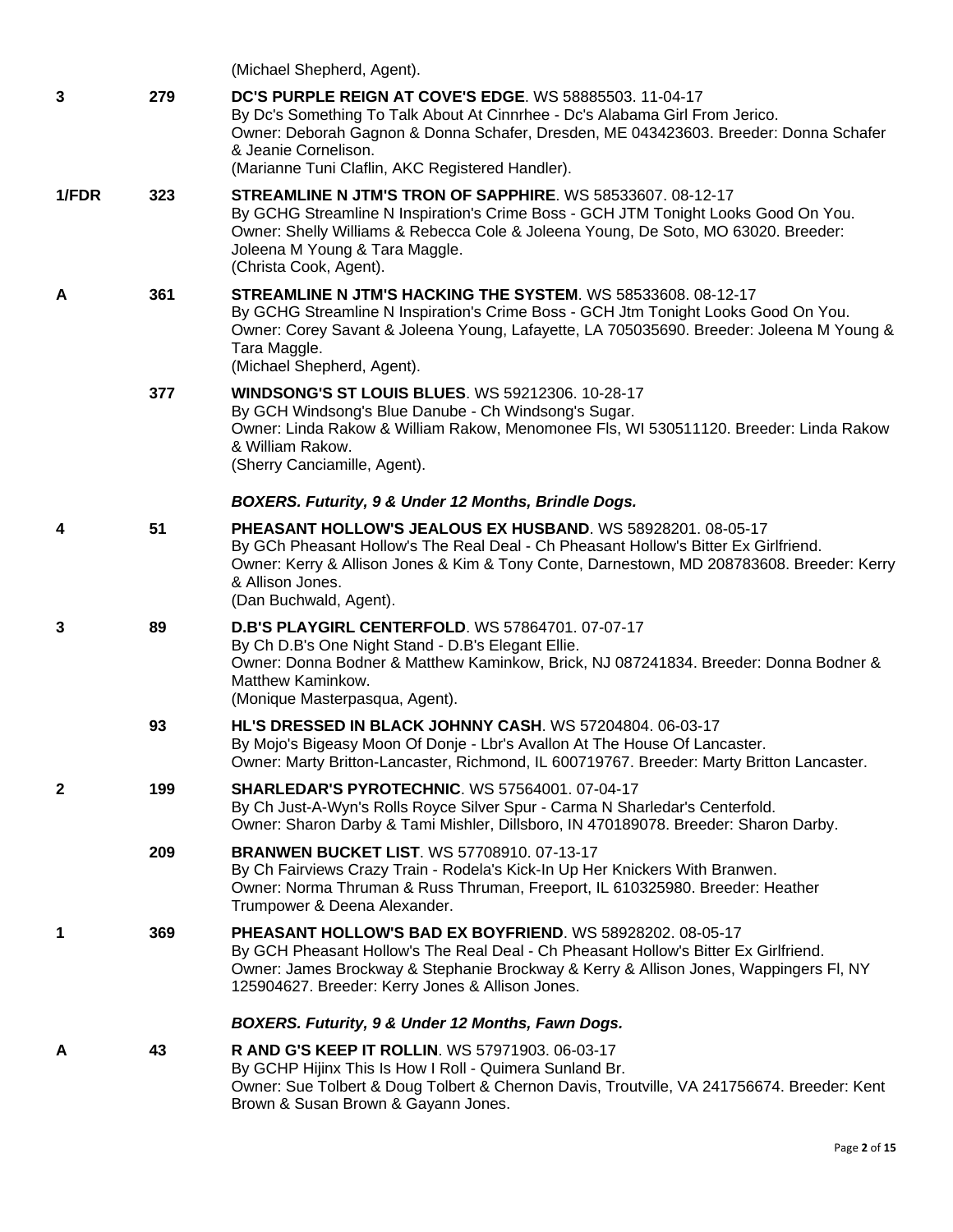|   | 103 | <b>CINBAR'S PRIVATE INVESTIGATOR. WS 57771801. 06-12-17</b><br>By Ch Cinnrhee Sterling Silvr Bullet - Bar-K's Talk To Me.<br>Owner: Normand Paquin & Phillip Koenig & Carole Desormeaux & Medley Small, OKA QC, CN<br>J0N 1E0. Breeder: Phillip K Koenig.                                                                                                          |
|---|-----|--------------------------------------------------------------------------------------------------------------------------------------------------------------------------------------------------------------------------------------------------------------------------------------------------------------------------------------------------------------------|
|   | 129 | <b>CEDAR'S THEY CALL ME MISTER. WS 57404701. 05-11-17</b><br>By Twinkle Star V. Eurozone - Cedar's One Special Night.<br>Owner: Crystal Stock, Caledonia, OH 433149500. Breeder: Crystal Stock.                                                                                                                                                                    |
|   | 137 | <b>CH R AND G'S GREAT GATSBY.</b> WS 57971904. 06-03-17<br>By GCHP Hijinx This Is How I Roll - Quimera Sunland Br.<br>Owner: Kent & Susan Brown & Gayann Jones, Paradise Vly, AZ 852531166. Breeder: Kent &<br>Susan Brown & Gayann Jones.<br>(Kimberlie Steele-Gamero, Agent).                                                                                    |
|   | 139 | <b>EPITOME'S BRONZE GOD. WS 58422102. 06-21-17</b><br>By Epitome's Dont Mess With Texas - Epitome's Chance Of A Lifettime.<br>Owner: Susan Standley, Christiana, TN 370376157. Breeder: Susan M Standley.<br>(Ricky Justice, Agent).                                                                                                                               |
|   | 157 | CHARRON'S DEVIL'S CUT FOR FARMORE. WS 58022806. 07-21-17<br>By GCHG Wit's End Night Reveler - GCH Alerissa's Reflection Of Charron.<br>Owner: Amber Gates & Michelle Baker, Ft Leavnwrth, KS 660270143. Breeder: Michelle Baker.                                                                                                                                   |
| 3 | 273 | GALAROC N BLACK DYMOND'S GONNA GET REAL. WS 57895701. 06-09-17<br>By GCH Maxl's Stay Gold - Ch Black Dymond's French Girl.<br>Owner: Michelle Rocca & Donna Galante, San Jose, CA 951204637. Breeder: Kristi Kenny &<br>Donna Galante & Michelle Rocca.<br>(Kimberlie Steele-Gamero, Agent).                                                                       |
| 2 | 307 | HI-TECH N BRISBANE'S SIR TRES GALLANT. WS 57689302. 07-05-17<br>By Ch Liston's Hi-Tech Davinci Code - Ch Impact'ss Chantilly Lace.<br>Owner: Dr & Mrs William Truesdale & M McKamey & J Vergenetti & K Calvacca, Seekonk, MA<br>027713943. Breeder: Dr William & Zoila Truesdale & Misty McKamey & K Calvacca.<br>(Kimberly Calvacca, AKC Registered Handler AKC). |
|   | 313 | Y KNOT I'M GOING SLIGHTLY MAD. WS 57802404. 06-20-17<br>By GCHG Vixayo's Golden Hammer - GCHB Mircoa N Irondale's Crushing It At Twinbrook.<br>Owner: Matthew Kaminkow & Donna Bodner, White Hall, MD 211619455. Breeder: Matthew<br>Kaminkow.<br>(Monique Mastrapasqua, Agent).                                                                                   |
|   | 327 | HI-TECH N BRISBANE'S AGENT H. WS 57689303. 07-05-17<br>By GCH Liston's Hi-Tech Da Vinci Code - Ch Impact's Chantilly Lace.<br>Owner: Dr & Mrs William Truesdale & Misty McKamey & J Vergenetti & K Calvacca, Seekonk,<br>MA 027713943. Breeder: Owners.<br>(Kimberly Calvacca, AKC Registered Handler AKC).                                                        |
|   | 341 | <b>WOODS END N MEPHISTO RED DEVIL. EN743271CAN. 07-31-17</b><br>By Ch Woods End Crown Sable - GCHP Mephisto's Speak Of The Devil.<br>Owner: Mrs Jack Billhardt & Michelle Yeadon, Langley BC, CN V2Z 2J6. Breeder: M Yeadon &<br>Mrs J Billhardt & M Pinsker & S Tennenbaum.                                                                                       |
|   | 345 | CLOUD N WILKY'S UNFORGETTABLE. WS 58237406. 08-04-17<br>By GCHS Shadigee's Calculated Risk - Ch Wilky's Mighty Cloud Of Joy.<br>Owner: Loretta Wilkerson & Todd Wilkerson, Bloomington, IN 474089379. Breeder: Carol Cloud<br>& Rick Cloud & Loretta Wilkerson.<br>(Tina Starr, Agent).                                                                            |
| 4 | 353 | <b>BRITLYN N JESTER'S ORIGINAL SIN. WS 57533301. 06-03-17</b><br>By Ch Fairviews Crazy Train - Raynetta Buchholz.<br>Owner: James A Riggi & Raynetta Buchholz, Annville, PA 170031717. Breeder: Raynetta<br>Buchholz.                                                                                                                                              |
| 1 | 389 | <b>TOPRANK N MEPHISTO ROCK STAR. WS 59361501. 07-14-17</b>                                                                                                                                                                                                                                                                                                         |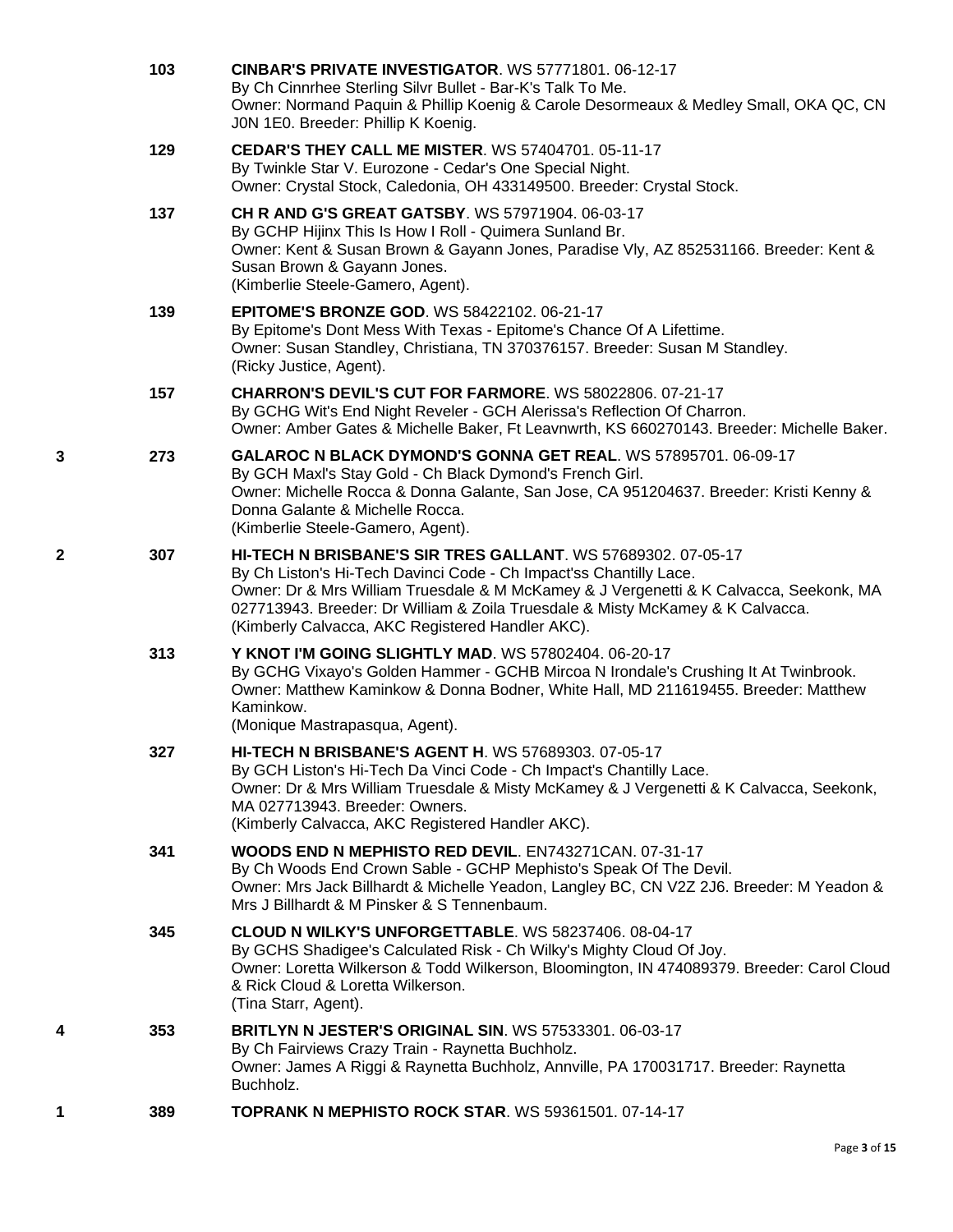|       |     | By GCHB Naja's Mi-T Alliance - Ch Toprank N Mephisto Lulu Lemon.<br>Owner: Shelly Dueck, Abbotsford BC, CN V3G 1W6. Breeder: Michelle Yeadon & Shelly Dueck.<br>(Michelle Yeadon, Agent).                                                                                                                      |
|-------|-----|----------------------------------------------------------------------------------------------------------------------------------------------------------------------------------------------------------------------------------------------------------------------------------------------------------------|
|       | 423 | <b>HI-TECH'S N BRISBANE MR. WATSON. WS 5768901. 07-05-17</b><br>By GCHS Liston's Hi-Tech Davinci Code - Ch Impact's Chantilly Lace.<br>Owner: Dr & Mrs William Truesdale & Misty McKamey & Kimberly Calvaca, Caryville, TN<br>377143505. Breeder: Dr & Mrs Truesdale & Misty McKamey & Kimberly Calvaca.       |
|       |     | BOXERS. Futurity, 12 & Under 15 Months, Brindle Dogs.                                                                                                                                                                                                                                                          |
|       | 91  | DUSTY ROAD'S INTO THE DARKNESS. WS 56862203. 03-31-17<br>By GCH Shadigee's Protege - Dusty Road's Red Ryder.<br>Owner: Judith Pasbrig & Randall Pasbrig, Peyton, CO 808319328. Breeder: Randall S Pasbrig<br>& Judith M Pasbrig.                                                                               |
| 1/FDR | 97  | CH TJ'S GUINNESS BLACK AND TAN. WS 56611201. 02-27-17<br>By GCH Wildcrest N Irondale's Walking On The Wildside - GCH TJ's Breath Of Life.<br>Owner: Theresa Janzen & Butch Macoubrie, Lacey, WA 985098342. Breeder: Theresa Janzen.<br>(Wendy Bettis, Agent).                                                  |
|       | 117 | <b>ENCORE'S PROPAGANDA. WS 56542506. 03-01-17</b><br>By GCH Encore's Renegade - Ch Encore's Moon Dance.<br>Owner: Kimberley Dye & Cheryl Cates, Pilesgrove, NJ 080983320. Breeder: Cheryl A Cates.<br>(Marianne "Tuni" Claflin, Agent).                                                                        |
|       | 127 | <b>SALGRAY N LEMKO'S LIKE A STONE. WS 57401804. 04-15-17</b><br>By GCH Salgray N Lemko's Gangnam Style - Salgray's Blackberry.<br>Owner: Katrina Medved & Jane Hamilburg-Guy & Jessica Kozel-Lemist, Masontown, PA<br>154612447. Breeder: Jane Hamilburg-Guy & Jessica Kozel.                                  |
|       | 151 | ROSEHILL N MOONLITE'S TEASE EM N LEAVE EM. WS 56838603. 03-21-17<br>By Ohani Laki's Far Beyond Driven - Ch Telstar's And The Emmy Goes ToRosehill.<br>Owner: Vaia Serimian & Lori & Madison Rose, Acton, CA 935102328. Breeder: David & Lori &<br>Madison Rose.                                                |
|       | 171 | RAYPAT'S CELTIC WARRIOR. WS--5669304. 04-12-17<br>By GCHS PAwprints Bit O Blarney - GCH Raypat's Full Of Grace CGC.<br>Owner: Heather Wyman & Lisa Holden, Jefferson Hls, PA 150253002. Breeder: Lisa Holden &<br>Pat & Ray Kisselovich & Stephanine Scibienski.                                               |
|       | 203 | CH STRAWBERRY'S DARK FRECKLE OF IRONDALE. WS 56771104. 04-01-17<br>By GCHG Irondale's Look At Me Now - GCH Strawberry's Golden Cinnibon.<br>Owner: Bruce Voran & Judith Voran, Strawberry, AZ 855442510. Breeder: Bruce E Voran &<br>Judith T Voran.<br>(Wendy Bettis, Agent).                                 |
| 3     | 213 | <b>MOONLIGHT'S SPIRIT FIRE OF CINBAR. WS 57388405, 04-15-17</b><br>By Ch Cinbar's Just Call Me Handsome - Eastport's Black Opal.<br>Owner: Sharyn Chevrier & Michelle L Chevrier & Mark J Nelli, Tonawanda, NY 141508553.<br>Breeder: Sharyn Chevrier & Michelle L Chevrier.<br>(Monique Mastrapasqua, Agent). |
| 2     | 239 | CH STRAWBERRY'S DOING IT MY WAY. WS 56771103. 04-01-17<br>By GCHG Irondale's Look At Me Now - GCH Strawberry's Golden Cinnibon.<br>Owner: Zelma Goodman, Yorba Linda, CA 928872554. Breeder: Bruce E Voran & Judith T<br>Voran.<br>(Wendy Bettis, Agent).                                                      |
|       | 253 | WINMERE RIGOLETTO OF CHEROKEE OAKS. WS 56814602. 04-17-17<br>By Winmere Black Hawk RN - Ch Winmere Painted Lady RN CGCA CGCU.<br>Owner: Theresa Garton & Marianne Caprino, Oklahoma City, OK 731314008. Breeder: Theresa<br>Garton.                                                                            |
|       | 317 | ROSEHILL'S MIDNIGHT RENDEZVOUS. WS 56838602. 03-21-17                                                                                                                                                                                                                                                          |

Page **4** of **15**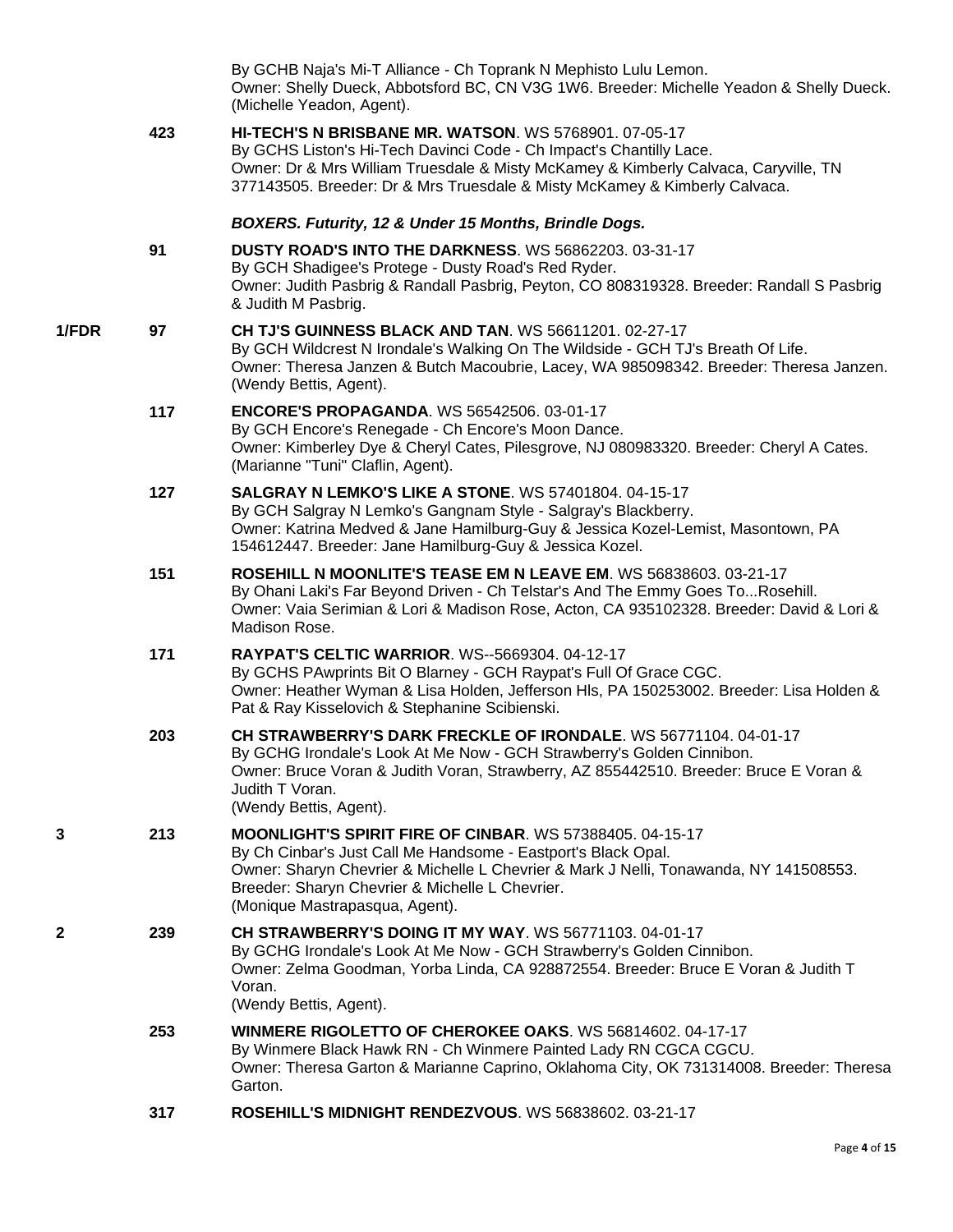|   |     | By Ohana Laki's Far Beyond Driven CGC - Ch Telstar's And The Emmy Goes ToRosehill.<br>Owner: Triva Daughtrey & Lori & Madison Rose, Floyds Knobs, IN 471198535. Breeder: David<br>Rose & Lori Rose & Madison Rose.                                                                                    |
|---|-----|-------------------------------------------------------------------------------------------------------------------------------------------------------------------------------------------------------------------------------------------------------------------------------------------------------|
| 4 | 351 | RAYPAT'S CHIP OFF THE BLARNEY STONE. WS 56690302. 04-12-17<br>By GCHS Pawprint's Bit O'Blarney - GCH Raypat's Full Of Grace.<br>Owner: Gary Ryan & Sara Ryan & Lisa Holden, Gettysburg, PA 173257049. Breeder: Lisa R<br>Holden & Pat Kisselovich & Ray Kisselovich & Stephanie Scibienski.           |
|   | 383 | <b>IRONDALE N SYMPHONYS GOING THE DISTANCE. WS 56611301. 03-19-17</b><br>By GCH Wildcrest N Irondale's Walking On The WideSide - Ch Symphonys Brand New Day.<br>Owner: James Bettis & Wendy Bettis, Riverside, CA 925085084. Breeder: Mollie & Reuben<br>Smith & Wendy Bettis.                        |
|   | 431 | <b>PURE PRIDE'S CORONA. WS 57754001. 04-29-17</b><br>By GCHB Pure Pride N Rion's Witches Brew - Ch Pure Pride's If Looks Could Kill.<br>Owner: Steve L Stewart, Liberty, SC 296574510. Breeder: Steve Stewart & Gina Currier.                                                                         |
|   |     | BOXERS. Futurity, 12 & Under 15 Months, Fawn Dogs.                                                                                                                                                                                                                                                    |
|   | 47  | CIRCLE Y N STREAMLINE'S RENEGADE. WS 57205401. 04-28-17<br>By GCHG Streamline N Inspiration's Crime Boss - Ch GC's N Schmidt's Can't Take My Eyes Off<br>Of You.<br>Owner: Glenn Yaeger, Cardington, OH 433151122. Breeder: Glenn & Cindy Yaeger.                                                     |
|   |     | (Christa Cook, Agent).                                                                                                                                                                                                                                                                                |
|   | 107 | MCCOY'S WINSTAR'S HEART'S DESIRE. WS 57022106. 04-16-17<br>By GCHB Mason Hill's Eye Of The Tiger - GCH McCoy's Winstar's Angelic Heart.<br>Owner: Larry McCoy & Karen Speck, Glen Gardner, NJ 088263298. Breeder: Larry McCoy &<br>Teri Underhill.                                                    |
| 3 | 119 | <b>BRYBRITT'S SILVER LINING. WS 56797103. 04-20-17</b><br>By GCHG Marburl And Illyrian's Lone Ranger - Ch Epic's True Tribute.<br>Owner: Julie Flory, Ellensburg, WA 989268051. Breeder: Julie Flory & Micah Flory.                                                                                   |
|   | 123 | FALLING WATER'S SHOT THRU THE HEART. WS 56455001. 02-16-17<br>By GCHG Streamline N Inspiration's Crime Boss - GCH Starlyn's She's Got The Look CA<br>CGCA.<br>Owner: Lisa Asuma & Lynn Carroll-Jerbis & Deborah Kovalchick & Martin Riley, Chardon, OH                                                |
|   |     | 440249067. Breeder: Lisa Asuma & Lynn Carroll-Jerbis.                                                                                                                                                                                                                                                 |
|   | 149 | 3R'S 4D BOSS MUSTANG. WS 57244901. 04-27-17<br>By Dusty Road's Perfect World - Ch 3r's 4d Tin Lizzy.<br>Owner: Ann Teply & Rodney Teply, Loup City, NE 688536134. Breeder: Ann Teply & Rodney<br>Teply.<br>(Randall Pasbrig, Agent).                                                                  |
| 2 | 175 | <b>RAYPAT'S CARTOON CHARACTER. WS 56690301, 04-12-17</b><br>By GCHS Pawprint's Bit O'Blarney - GCH Raypat's Full Of Grace CGC.<br>Owner: Lisa Holden & Pat & Ray Kisselovich & Stephanie Scibienski, Elizabeth, PA 150371860.<br>Breeder: Lisa Holden & Pat & Ray Kisselovich & Stephanie Scibienski. |
|   | 205 | VINTAGE'S OWN PARTICULAR IDIOM. WS 56778401. 04-12-17<br>By Lock N Load Armor CGC - Vintage N Ablaze Stolen Fire.<br>Owner: Sarah & Mackenzie Moore & Madeline Foden, Utica, NY 135021534. Breeder: Sarah<br>Moore & MacKenzie Moore & Katrina Sun.                                                   |
|   | 259 | <b>RYZINGSTAR'S O'DANNY BOY. WS 56810702. 03-18-17</b><br>By GCHG Shadigee's Sequel To Legends - Ch Ryzingstar-Tesoro Que Viva.<br>Owner: Patricia Healy & Howard Engel, Wiggins, CO 806547820. Breeder: Howard Engel &<br>Patricia Healy.                                                            |
| 4 | 261 | RYZINGSTAR'S POT OF GOLD. WS 56810701. 03-18-17<br>By GCHG Shadigee's Sequel To Legends - Ch Ryzingstar-Tesoro Que Viva.<br>Owner: Patricia Healy & Howard Engel, Wiggins, CO 806547820. Breeder: Howard Engel &                                                                                      |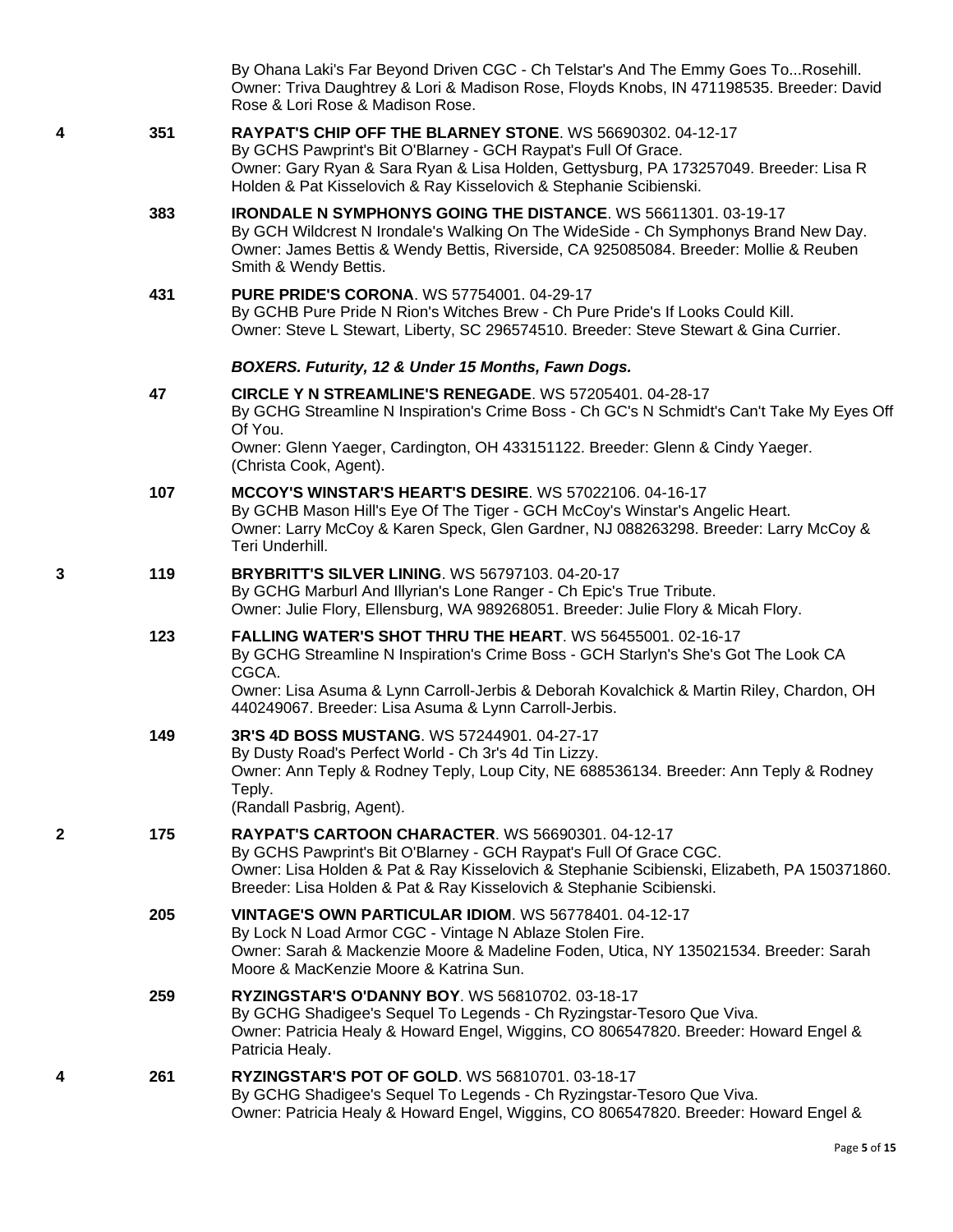| Patricia Healy. |  |
|-----------------|--|
|                 |  |

|   | 263 | WEST SHORE'S SHAKING CAN-CIA'S TREE. WS 57520401. 04-19-17<br>By Ch Bar-K's Tribute To Barlow - Ch West Shore's Stand At The Top.<br>Owner: Karen Mott & Sherry Canciamille, Montague, MI 494379746. Breeder: Karen Mott &<br>Sherry Canciamille & Gladys Kanwischer.<br>(Sherry Canciamille, Agent).                                                  |
|---|-----|--------------------------------------------------------------------------------------------------------------------------------------------------------------------------------------------------------------------------------------------------------------------------------------------------------------------------------------------------------|
| 1 | 275 | CH LISTONS PARIANO VIEW TO A KILL. WS 57453601. 02-15-17<br>By Ch Liston's Hi Tech Golden Icon - Liston's Vida.<br>Owner: Antonio & Slavia Pariani & Lisa & Anthony Spohn, Summerfield, FL 344914934.<br>Breeder: Lisa Spohn & Antonio Pariano.<br>(Danny Sanchez, Agent).                                                                             |
|   | 285 | PIGEONWOODS MOJO JOJO. WS 56369502. 03-08-17<br>By GCHB Mason Hill's Eye Of The Tiger - GCHB Pigeonwoods Starstruck.<br>Owner: Kathrina C Gatz, Hampshire, IL 601408349. Breeder: Katharine Gatz.<br>(Sherry Canciamille, Agent).                                                                                                                      |
|   | 299 | <b>BREHO 'N MAXL'S GUNSLINGER. WS 57100502. 04-04-17</b><br>By Ch Illyrian's Sharper Image - GCHP Breho Fortuity Shared Treasure CD RN FDC RATO<br>CGC TKI.<br>Owner: B Stuckey & Terri Galle & Lori M Ferguson & Robert Chaffin, Jonesboro, LA 712515418.<br>Breeder: Brenda Stuckey & Theresa Galle & June Sutherlin DVM & Lori M Ferguson & Robert. |
|   | 301 | BREHOON MAXL'S OUTLAW. WS 571005002. 04-04-17<br>By Ch Illyrian's Sharper Image - GCHP Breho Fortuity Shared Treasure CD RN RATO CGC.<br>Owner: Brenda Stuckey & Terri Galle & Lori McClain Ferguson & Robert Chaffin, Jonesboro, LA<br>712515418. Breeder: B Stuckey & T Galle & LM Ferguson & R Chaffin & J Sutherlin.<br>(Terri Galle, Agent).      |
|   | 321 | <b>CAREDAN'S IT'S GEAUX TIME. WS 58097606. 07-29-17</b><br>By GRCH.Cherkei's Dick Tracey - Tyn-Can's Caramel Kiss @ Caredan.<br>Owner: Carey Stevens & Dan Stevens, Sellersville, PA 189601627. Breeder: Carey Stevens &<br>Carol Coter.                                                                                                               |
|   |     | BOXERS. Futurity, 15 & Under 18 Months, Brindle Dogs.                                                                                                                                                                                                                                                                                                  |
| 4 | 101 | <b>MYDE N VANCROFT'S MOST OUTSTANDING CARMA. WS 56512002. 01-14-17</b><br>By Ch Vancroft's Primetime - Carma's Busy Being Beautiful 4 Myde.<br>Owner: D Bedford & D Clark & T Halverson, Stanwood, IA 523379675. Breeder: Deborah Clark<br>Debi Bedford & Tina Halverson.<br>(Michael Shepherd, Agent).                                                |
| 3 | 111 | <b>CH ALTAN'S AMBASSADOR TO LEMKO. WS 56233405. 12-27-16</b><br>By Dusty Road's Perfect World - Sundawn Shine On.<br>Owner: Jessica Kozel-Lemist & Jane Hamilburg-Guy, Wrentham, MA 020931643. Breeder:<br>Alexandra Gav.                                                                                                                              |
|   | 193 | SOLEIL'S DOUBLE DUTY AT VINTAGE. WS 55486508. 12-05-16<br>By GCH Vintage's Trial By Combat CGC TKN - Ronin Plainly Tipsy.<br>Owner: Sarah Moore & MacKenzie Moore, Ennis, MT 597291515. Breeder: Katrina Sun &<br>Richard Sun.                                                                                                                         |
| 1 | 329 | <b>ILLYRIAN AND MARBURL'S FLYIN' RIGHT. WS 56848101, 02-04-17</b><br>By GCHG Marburl And Illyrian's Lone Ranger - GCH Illyrian And Marburl's Cherry On Top.<br>Owner: Gail Kloecker & Mary Frances Burleson & Pam Rohr, Raymond, NE 684284151.<br>Breeder: Gail Kloecker & Mary Frances Burleson & Pam Rohr.                                           |
| 2 | 331 | ILLYRIAN AND MARBURL'S HIGH FLYIN' ACE. WS 568480002. 02-04-17<br>By GCHG Marburl And Illyrian's Lone Ranger - Ch Illyrian And Marburl's Cherry On Top.<br>Owner: Denise Kaufman & Gail Kloecker & Mary Frances Burleson & Pam Rohr, Raymond, NE<br>684284151. Breeder: Gail Kloecker & Mary Frances Burleson & Pam Rohr.                              |
|   | 397 | <b>VANCROFT'S MYDE MACHO MAN. WS 56512004. 01-14-17</b>                                                                                                                                                                                                                                                                                                |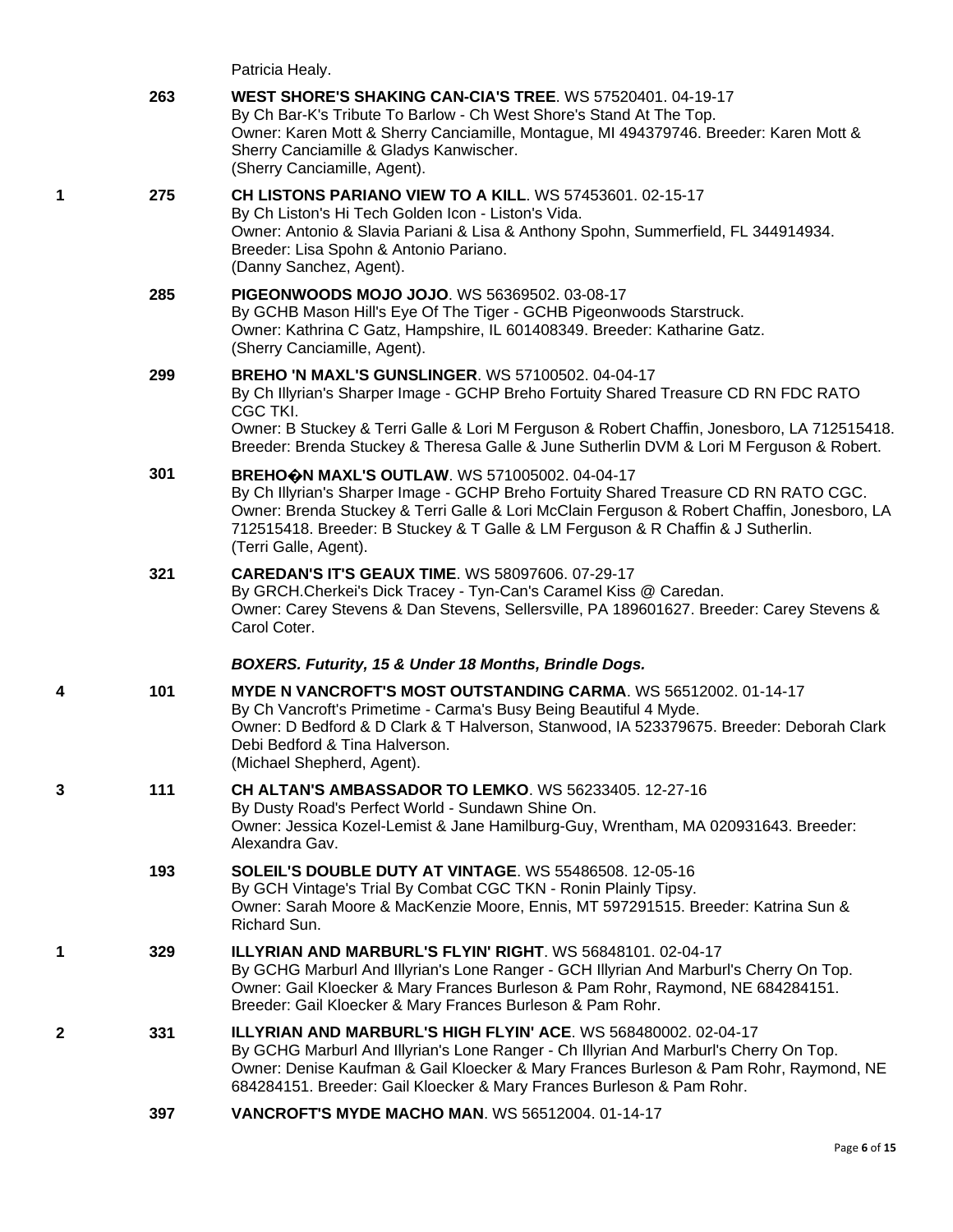|       |     | By Ch Vancroft's Primetime - Carma's Busy Being Beautiful 4 Myde.<br>Owner: Linda Edler & Debi Bedford & Dr Jacqueline Royce DO, Auburndale, FL 338233927.<br>Breeder: Deborah Clark & Debi Bedford & Tina Halverson.                                                                                                              |
|-------|-----|------------------------------------------------------------------------------------------------------------------------------------------------------------------------------------------------------------------------------------------------------------------------------------------------------------------------------------|
|       | 399 | VANCROFT'S MYDE PERPETUAL MOTION @ BULLET. WS 56512001. 01-14-17<br>By Ch Vancroft's Primetime - Carma's Busy Being Beautiful 4 Myde.<br>Owner: Dr Jacqueline Royce & Deborah Clark & Debi Bedford & Donna Butler, Sarasota, FL<br>342409249. Breeder: Deborah Clark & Debi Bedford & Tina Halverson.                              |
| A     | 435 | HI-TECH'S INSPIRATIONS AMBITIOUS TAURUS. WS 56191801. 12-01-16<br>By GCHS Listons Hi-Tech Davinci Code - Ch Inspirations Envy Of Hi-Tech.<br>Owner: Zoila A Truesdale & Lynzze Grispin, South Salem, NY 105901627. Breeder: Gina Freer<br>& Zoila A Trusdale.<br>(Kimberly Calvacca, AKC Registered Handler AKC).                  |
|       |     | BOXERS. Futurity, 15 & Under 18 Months, Fawn Dogs.                                                                                                                                                                                                                                                                                 |
| 2     | 29  | <b>HAPPY TAIL'S MOMENT OF TRUST. WS 56149802. 02-01-17</b><br>By GCHB Naja's Mi-T Alliance - GCH Jokar's N Happy Tail's Blonde Moments CD RA AX MXJ.<br>Owner: Eugenia Koshiol & Amy Bieri, Monee, IL 604492107. Breeder: Eugenia Koshiol & Amy C<br>Bieri & Ann Schach.                                                           |
|       | 57  | TITAN'S MIDNIGHT SUN AT VINCENZA. WS 55905902. 11-26-16<br>By GCHG Archangel's Ring Keeper Of Vincenza CA - Titan's Golden Thunder.<br>Owner: Sam Kaminski & Teresa Kaminski, Magnolia, TX 773546405. Breeder: Teresa Kaminski<br>& Sam Kaminski.<br>(Ike Liottio, Agent).                                                         |
| 4     | 59  | <b>TITAN'S STARGAZER OF VINCENZA. WS 55905901. 11-26-16</b><br>By GCHG Archangel's Ring Keeper Of Vincenza CA RATN - Titan's Golden Thunder.<br>Owner: Sam Kaminski & Teresa Kaminski, Magnolia, TX 773546405. Breeder: Teresa Kaminski<br>& Sam Kaminski.<br>(Ike Liottio, Agent).                                                |
|       | 81  | CH CINBAR N DUNNFORDS PRIVATE SELECTION. WS 56106705. 01-06-17<br>By Ch Cinbar's Just Call Me Handsome - Bar-K's Abigail Allison.<br>Owner: Christine Shackelford & Phillip Koenig & Medley Small, Loveland, OH 451401348.<br>Breeder: Phillip Koenig.<br>(Amy Bieri, Agent).                                                      |
|       | 147 | KARON'S CAFFE' AMERICANO AT DEERVIEW. WS 55774704. 01-04-17<br>By GCH Marlow N' R And G's Undertaker - Karon's Simply Adorable.<br>Owner: Susan Coston & Ronald Jaeb & Kathleen Jaeb, Lake Wales, FL 33898. Breeder:<br>Kathleen Jaeb & Ronald Jaeb.                                                                               |
|       | 163 | <b>MAXIMUS TOUCH OF GOLD. WS 59471303. 01-02-17</b><br>By Ch Carillon's Number One Draft Pick - GCHS Kaja's Ruby Red Rascal At Maximus.<br>Owner: Lloyd & Delores Dissinger & Rick Justice, Cincinnati, OH 452482866. Breeder: Lloyd<br>Dissinger & Delores Dissinger & Terry Smith.                                               |
| 1/FDR | 165 | <b>RUMMER RUN AND MAXIMUS COMMANDER IN CHIEF. WS 59471304. 01-02-17</b><br>By Ch Carillon's Number One Draft Pick - GCHS Kaja's Ruby Red Rascal At Maximus.<br>Owner: Ann & Steve Anderson & Lloyd Dissinger, Longboat Key, FL 342284106. Breeder: Lloyd<br>Dissinger & Dolores Dissinger & Terry Smith.<br>(Rick Justice, Agent). |
| 3     | 373 | <b>HAPPY TAIL'S MOMENT OF TRUTH. WS 56149801. 02-01-17</b><br>By GCH Naja's Mighty Alliance - GCH Jokar's N Happy Tail's Blonde Moments.<br>Owner: Connie Hillquist & Eugenia Koshiol & Amy Bieri, Dekalb, IL 601159044. Breeder:<br>Eugenia Koshiol & Amy Bieri & Ann Schach.                                                     |
|       | 417 | NANTESS DIFFERENT STROKE'S WITH JO-SAN'S. WS 55746501. 12-16-16<br>By GCHG Nantess Foolin Around - Ch Nantess Sasha Of Jo-San'S.<br>Owner: Nancy & Tessie Savage, Table Grove, IL 614829619. Breeder: Sandra Lynch & Nancy<br>Savage.                                                                                              |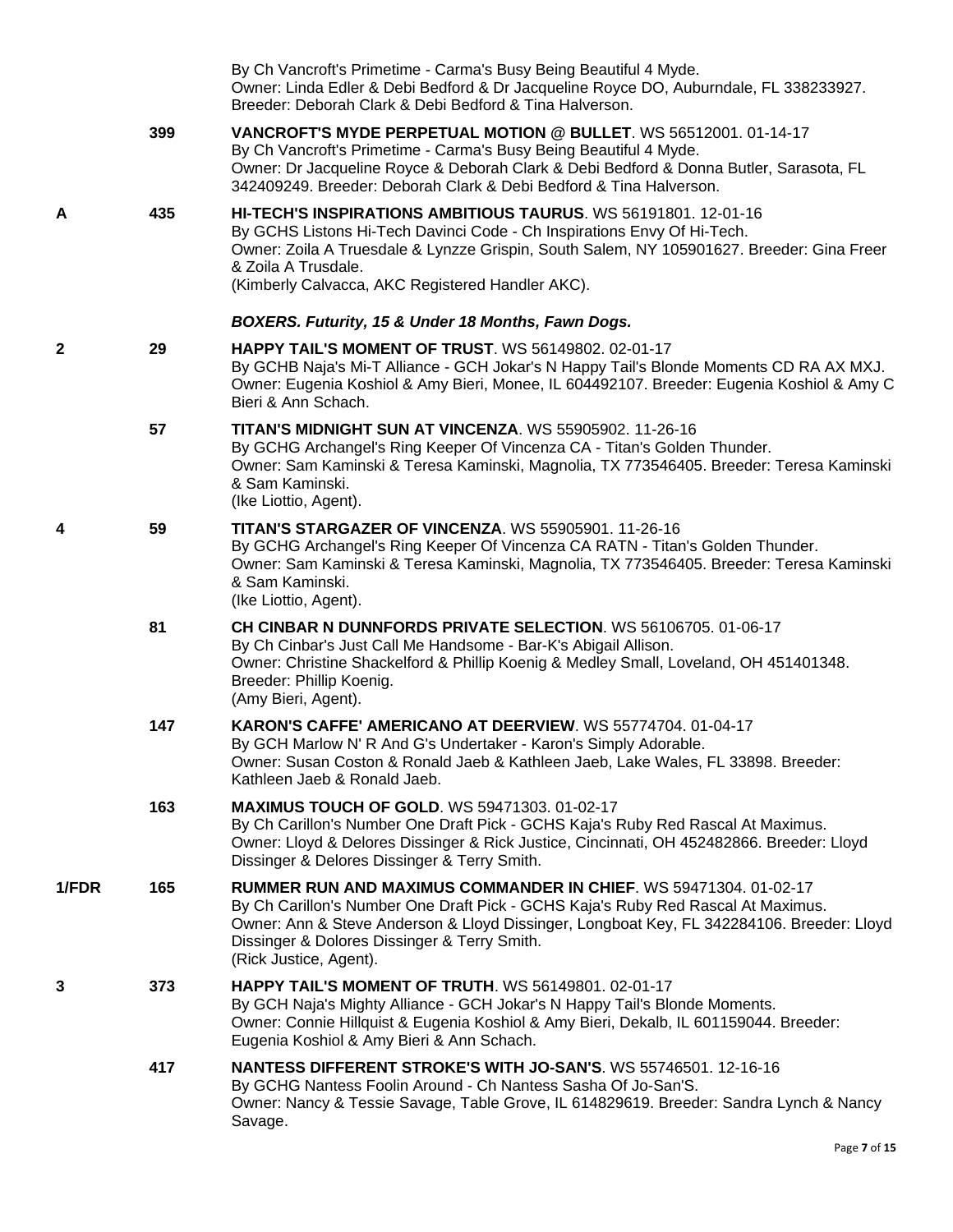|   | 439 | <b>MAXIMUS MEET ME AT BUCKINGHAM PALACE.</b> WS 59471301. 01-02-17<br>By Ch Carillon's Number One Draft Pick - GCHS Kaja's Ruby Red Rascal At Maximus.<br>Owner: Lloyd Dissinger & Dolores Dissinger, Cincinnati, OH 452482866. Breeder: Lloyd<br>Dissinger & Dolores Dissinger & Terry Smith.<br>(Rick Justice, Agent).                                                           |
|---|-----|------------------------------------------------------------------------------------------------------------------------------------------------------------------------------------------------------------------------------------------------------------------------------------------------------------------------------------------------------------------------------------|
|   |     | BOXERS. Futurity, 6 & Under 9 Months, Brindle Bitches.                                                                                                                                                                                                                                                                                                                             |
|   | 24  | M-G-M N SINFUL GALAROC PURPLE RAIN. WS 58454203, 09-20-17<br>By GCHS Galaroc N Ewing's Showdown - Ch Homeplace Sinful-Lee Delicious.<br>Owner: Marsha Matli & Karen Barnhart & Michelle Rocca & Donna Galante, Watonga, OK<br>73772. Breeder: Karen Barnhart & Kathleen Nygren & Michelle Rocca & Donna Galante.                                                                   |
| Α | 46  | <b>JENBUR'S ENCHANTED HEART. WS 58817804. 10-04-17</b><br>By GCHG Streamline N Inspiration's Crime Boss - GCH JenBur's Justified Grace N Glory.<br>Owner: Jennifer Crane, Rnch De Taos, NM 875578758. Breeder: Jennifer Crane & Burt<br>Weinstein.<br>(Christa Cook, Agent).                                                                                                       |
|   | 48  | <b>JENBUR'S ENCHANTED MAJESTY.</b> WS 58817802. 10-04-17<br>By GCHG Streamline N Inspiration's Crime Boss - GCH JenBur's Justified Grace N Glory.<br>Owner: Jennifer Crane, Rnch De Taos, NM 875578758. Breeder: Jennifer Crane & Burt<br>Weinstein.<br>(Christa Cook, Agent).                                                                                                     |
| 3 | 50  | <b>JENBUR'S ENCHANTED SPLENDOR. WS 58817801. 10-04-17</b><br>By GCHG Streamline N Inspiration's Crime Boss - GCH JenBur's Justified Grace N Glory.<br>Owner: Jennifer Crane, Rnch De Taos, NM 875578758. Breeder: Jennifer Crane & Burt<br>Weinstein.<br>(Christa Cook, Agent).                                                                                                    |
| 4 | 148 | DC'S THAT'S WHAT I LOVE ABOUT YOU. WS 58885506. 11-04-17<br>By GCHB DC's Something To Talk About At CinnRhee - DC's Alabama Girl From Jerico.<br>Owner: Kim Wurthman & Donna Schafer, East Aurora, NY 140521540. Breeder: Donna Schafer<br>& Jeanie Cornelison.                                                                                                                    |
| A | 214 | <b>DC'S COUNTRY GIRL. WS 58885501. 11-04-17</b><br>By GCHB Dc's Something To Talk About At Cinnrhee NAP NJP NFP - Dc's Alabama Girl From<br>Jerico.<br>Owner: Russell Edward Gaiser III & Saskia Gaiser & Donna Schafer, Corfu, NY 140369792.<br>Breeder: Donna Schafer & Jeanie Cornelison.                                                                                       |
| 2 | 336 | <b>MARBURL'S GOLDEN MOMENT. WS 58946002. 09-01-17</b><br>By Ch Maxl's Golden Boy - Ch Marburl's Eclair.<br>Owner: Meg & Jake Dyck & Mary Frances Burleson & Lori McClain Ferguson, Sachse, TX<br>750483931. Breeder: Mary Frances Burleson & Lori McClain Ferguson.<br>(Lori McClain Ferguson, Agent).                                                                             |
| 1 | 406 | <b>MARBURL'S 24 KARAT GOLD. WS 58946003. 09-01-17</b><br>By Ch Maxl's Golden Boy - Ch Marburl's Eclair.<br>Owner: Mary Frances Burleson & Lori McClain Ferguson, Sachse, TX 750483931. Breeder:<br>Owners.                                                                                                                                                                         |
| Α | 408 | <b>MARBURL'S GOLD REIGN. WS 58946001. 09-01-17</b><br>By Ch Maxl's Golden Boy - Ch Marburl's Eclair.<br>Owner: Mary Frances Burleson & Lori McClain Ferguson, Sachse, TX 750483931. Breeder:<br>Owners.                                                                                                                                                                            |
|   | 416 | BULLET DANICREST'S REMEMBER THE RAPTURE. WS 58676902. 09-12-17<br>By GCHB Bullet Vancrofts You Must Remember This NANAJ CAA - Bullet Renegade's Crown<br>Jewel Of The Ring.<br>Owner: Dr Jacqueline Royce & Danielle Henry & Susan Lichtenberger & Donna Butler,<br>Sarasota, FL 342409249. Breeder: Dr Jacqueline Royce & Danielle Henry & Susan<br>Lichtenberger & Donna Butler. |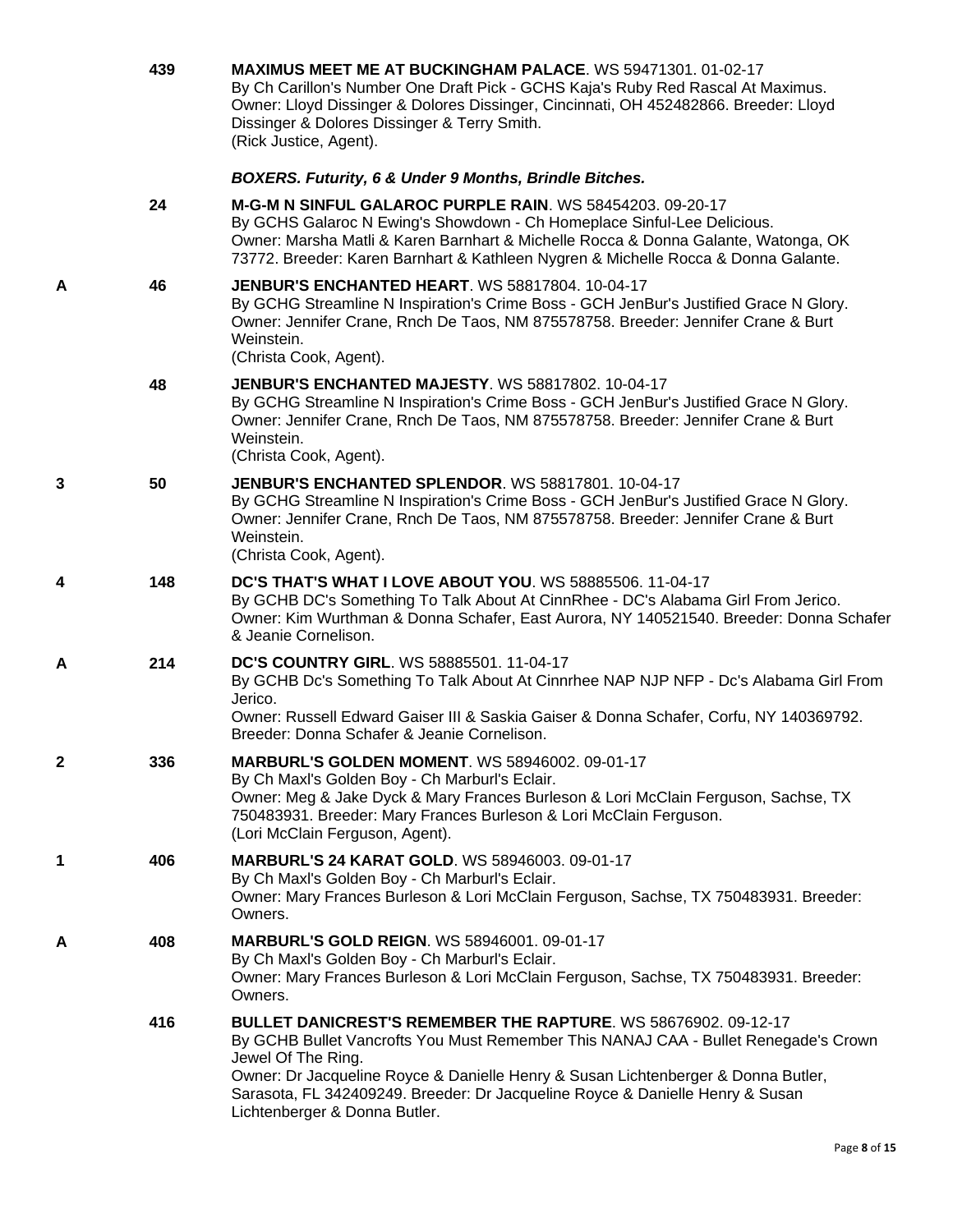|               | 450 | <b>NANTESS KRISPY KREME. WS 59316601. 10-21-17</b><br>By Ch Nantess Drizzling Zeppole At Ricos - GCH Nantess Double Shot Espresso.<br>Owner: Nancy Savage & Tessie Savage, Table Grove, IL 614829619. Breeder: Nancy Savage &<br>Tessie Savage.                                               |
|---------------|-----|-----------------------------------------------------------------------------------------------------------------------------------------------------------------------------------------------------------------------------------------------------------------------------------------------|
|               |     | BOXERS. Futurity, 6 & Under 9 Months, Fawn Bitches.                                                                                                                                                                                                                                           |
|               | 32  | AMHERST'S BOND WITH SILVERVEIL. WS 58248907. 08-24-17<br>By Ch Avalon's Code Red - Amherst On Fire.<br>Owner: Catherine Harber, Shelton, WA 985846473. Breeder: Gina Pasqualucci & Janice Solas.<br>(Dan Buchwald, Agent).                                                                    |
|               | 60  | <b>KARIZMA'S SUMMIT ASH SATIN DOLL. WS 59094502. 10-07-17</b><br>By Ch Seaside's Ewo Surf Breaker - Ch Summit Ash Garnsey One Red Rose.<br>Owner: Mel Holloman & Patricia Boyd, Albany, GA 317075141. Breeder: Mel Holloman &<br>Patricia Boyd.                                               |
|               | 78  | JTM N STREAMLINES BURNING IT DOWN. WS 58533603. 08-12-17<br>By GCHG Streamline N Inspiration's Crime Boss - GCH JTM Tonight Looks Good On You.<br>Owner: Tara Maggle & Joleena M Young, Sturgeon Bay, WI 542359363. Breeder: Joleena M<br>Young & Tara Maggle.<br>(Amy Bieri, Agent).         |
|               | 88  | AMHERST SHE'S SO BOND, WS 58248901, 08-24-17<br>By Ch Avalon's Code Red - Amherst On Fire.<br>Owner: Gina Pasqualucci, Las Vegas, NV 891395783. Breeder: Gina Pasqualucci & Janice<br>Solas.<br>(Dan Buchwald, Agent).                                                                        |
|               | 120 | <b>CARBINE'S SOLAR MOON. WS 58860705. 10-23-17</b><br>By GCHG Shadigee's Sequel To Legends - GCH Cinnibon's Hot N Spicy CA.<br>Owner: Donna Carbine, Pearland, TX 775843844. Breeder: Donna Carbine & Bonnie<br>Wagaman.                                                                      |
|               | 122 | <b>CARBINE'S SOLAR STAR. WS 58860702. 10-23-17</b><br>By GCHG Shadigee's Sequel To Legends - GCH Cinnibon's Hot N Spicy CA.<br>Owner: Donna Carbine, Pearland, TX 775843844. Breeder: Donna Carbine & Bonnie<br>Wagaman.                                                                      |
|               | 124 | <b>CARBINE'S SOLAR SURPRISE.</b> WS 58860704, 10-23-17<br>By GCHG Shadigee's Sequel To Legends - GCH Cinnibon's Hot N Spicy CA.<br>Owner: Donna Carbine, Pearland, TX 775843844. Breeder: Donna Carbine & Bonnie<br>Wagaman.                                                                  |
| 1/FDW/BPF 138 |     | <b>JG'S SORRY I'M NOT SORRY.</b> WS 58757502. 09-14-17<br>By Jg's He's My Dream - Ch Red Fern Power Broker.<br>Owner: Jessica Gunn & Logan Gunn, Kingsland, GA 315485635. Breeder: Jessica Gunn & Rick<br>Scherer.<br>(Rick Justice, Agent).                                                  |
| 2             | 172 | STREAMLINE N JTM'S DIGITAL MADNESS AT INSPIRATION. WS 58533606. 08-12-17<br>By GCHG Streamline N Inspiration's Crime Boss - GCH JTM Tonight Looks Good On You.<br>Owner: Gina Freer & Joleena Young, Auburn, IN 467069312. Breeder: Joleena Young & Tara<br>Maggle.<br>(Christa Cook, Agent). |
|               | 186 | CALYPSO'S SAY AGAIN HOW MUCH YOU LOVE ME. WS 58689202. 09-24-17<br>By Ch Kimkar's Hi-Tech Traveler - Ch Calypso's Something To Talk About.<br>Owner: Lana Bonte, Glenwood City, WI 540134133. Breeder: Nancy Baeten & Barb Lankford.                                                          |
|               | 254 | <b>STREAMLINE'S KISS THIS. WS 58402201. 08-26-17</b><br>By GCH Ensign's Justified - Ch Streamline's Hot Number.<br>Owner: Joleena Young & Donald Mack Young, Sullivan, IL 619516386. Breeder: Joleena M<br>Young & Mack Young.<br>(Christa Cook, Agent).                                      |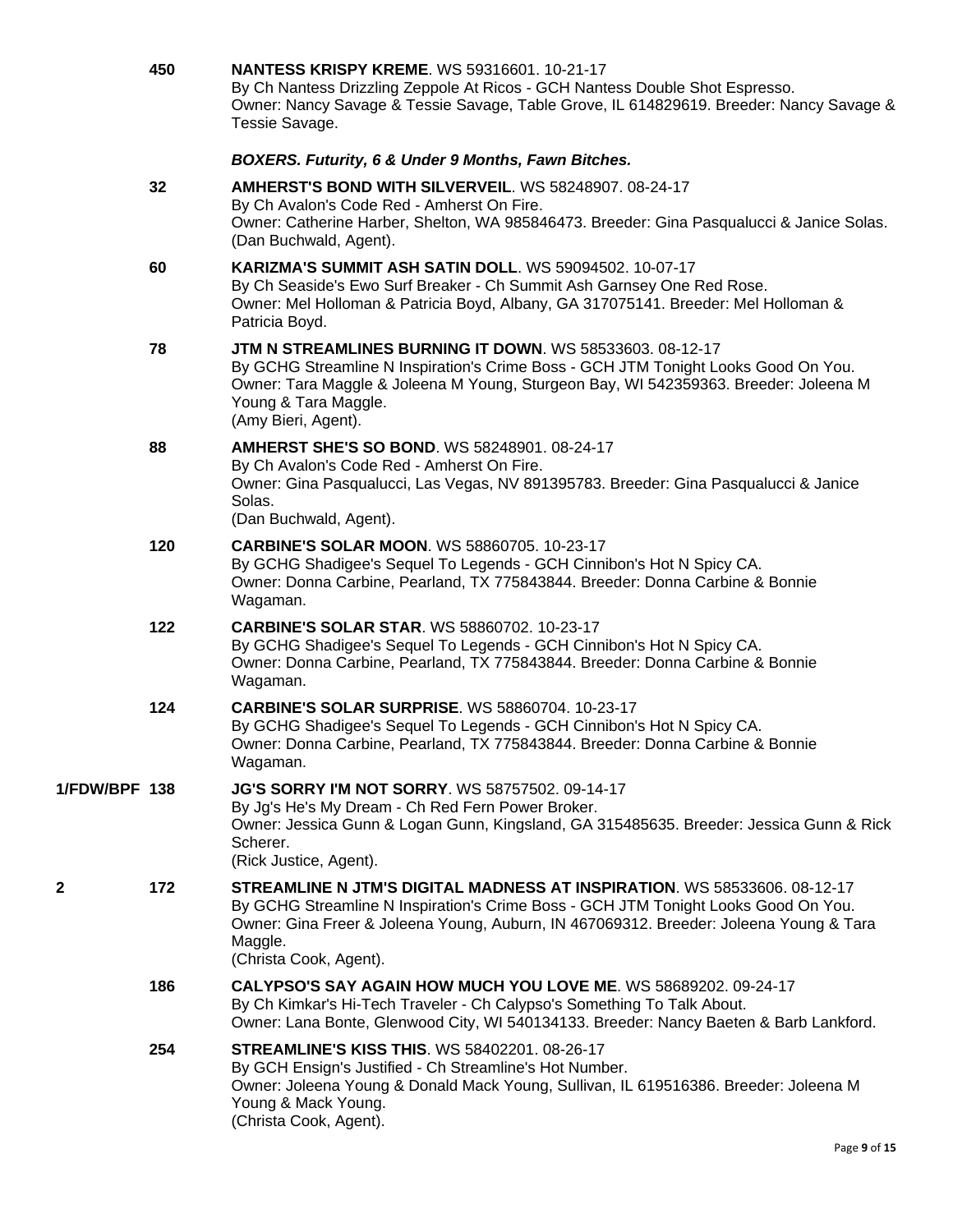| 3            | 314 | <b>GALAROC N SINFUL SPARKS FLY. WS 58454202. 09-20-17</b><br>By Galaroc N Ewing's Showdown - Homeplace Sinful-Lee Delicious.<br>Owner: Karen Barnhart & Michelle Rocca & Donna Galante, Las Vegas, NV 891216932.<br>Breeder: K Barnhart & K Nygren & M Rocca & D Galante.<br>(Kimberlie Steele-Gamero, Agent). |
|--------------|-----|----------------------------------------------------------------------------------------------------------------------------------------------------------------------------------------------------------------------------------------------------------------------------------------------------------------|
| A            | 350 | STREAMLINE N AIROS BLOW ME ONE LAST KISS. WS 58402202. 08-26-17<br>By GCH Ensign's Justified - Ch Streamline's Hot Number.<br>Owner: Christina Soria & Joleena Young, Lake Station, IN 464052756. Breeder: Joleena M<br>Young & Donald Mack Young.                                                             |
| 4            | 394 | <b>BRITLYN'S SHE'S EVERYTHING. WS 58782801. 10-03-17</b><br>By GCH Hillyard N Ablaze Spellbinder - Britlyn's I Like It Like That.<br>Owner: Raynetta Buchholz, Greensboro, NC 274068213. Breeder: Arianne Graham & Raynetta<br>Buchholz.                                                                       |
|              | 400 | <b>WINDSONG'S BLUE MOON. WS 59212303. 10-28-17</b><br>By GCH Windsong's Blue Danube - Ch Windsong's Sugar.<br>Owner: Linda Rakow & William Rakow, Menomonee Fls, WI 530511120. Breeder: Linda Rakow<br>& William Rakow.<br>(Sherry Canciamille, Agent).                                                        |
|              | 452 | <b>NANTESS THE THUNDER ROLLS.</b> WS 58411602. 08-12-17<br>By GCH Streamline N Inspiration's Crime Boss - Ch Rico's Royal Nantess Kiss This.<br>Owner: Nancy Savage, Table Grove, IL 614829619. Breeder: Nancy & Tessie Savage.                                                                                |
|              |     | BOXERS. Futurity, 9 & Under 12 Months, Brindle Bitches.                                                                                                                                                                                                                                                        |
| A            | 104 | <b>HL'S SHE AIN'T NO ANGEL. WS 57204807. 06-03-17</b><br>By Mojo's Bigeasy Moon Of Donje - Lbr's Avallon At The House Of Lancaster.<br>Owner: Marty Britton Lancaster, Richmond, IL 600719767. Breeder: Marty Britton Lancaster.                                                                               |
| A            | 150 | SHIRA'S DANCIN IN THE MOONLIGHT OF THUNDERBAY. WS 57218801. 05-14-17<br>By Ch Shira's Under Investigation - Ch Shira's Thundering Heart.<br>Owner: Bernard Atkins & Ruth Atkins, Galena, IL 610369592. Breeder: Rose Northcutt & Terri<br>Robinson.<br>(Sherry Canciamille, Agent).                            |
|              | 264 | <b>CHARRON'S BREAKER OF CHAINS. WS 58022807. 07-21-17</b><br>By GCHG Wit's End Night Reveler - GCH Alerissa's Reflection Of Charron.<br>Owner: Michelle Baker, Milan, IL 612644059. Breeder: Michelle Baker.                                                                                                   |
|              | 290 | <b>SALGRAY N LEMKO'S MUST BE MAGIC. WS 57116504. 05-14-17</b><br>By Ch Salgray N Lemko's Just My Style - Salgray N Lemko's Gypsy Rose Lee.<br>Owner: Dan Martin & Kimberly Martin & Jane Hamilburg-Guy & Jessica Kozel-Lemist, Mansfield,<br>MA 020481023. Breeder: Jane Hamilburg-Guy & Jessica Kozel.        |
| 4            | 302 | RYZINGSTAR'S WHISPER IN THE WIND. WS 57932001. 07-07-17<br>By Ch Holly Lane's Wild As The Wind - GCH Irondale's Radioactive.<br>Owner: Patricia Healy & Howard Engel, Wiggins, CO 806547820. Breeder: Patricia Healy &<br>Howard Engel.                                                                        |
|              | 304 | <b>RYZINGSTAR'S WIND STAR. WS 57932002. 07-07-17</b><br>By Ch Holly Lane's Wild As The Wind - GCH Irondale's Radioactive.<br>Owner: Patricia Healy & Howard Engel, Wiggins, CO 806547820. Breeder: Patricia Healy &<br>Howard Engel.                                                                           |
| $\mathbf{2}$ | 346 | Y KNOT A PLAYBOY CENTERFOLD. WS 57802403. 06-20-17<br>By GCHG Vixayo's Golden Hammer - GCHB Mircoa N Irondale's Crushing It At Twinbrook.<br>Owner: Matthew Kaminkow & Donna Bodner, White Hall, MD 211619455. Breeder: Matthew<br>Kaminkow.<br>(Monique Mastrapasqua, Agent).                                 |
| 3            | 378 | <b>PINNACLE'S STEVIE NICKS MMS. WS 57991601. 07-21-17</b><br>By Indigo's Wynning Blackjack - Ch Pinnacle's Sb Crescent City Breeze Mms.                                                                                                                                                                        |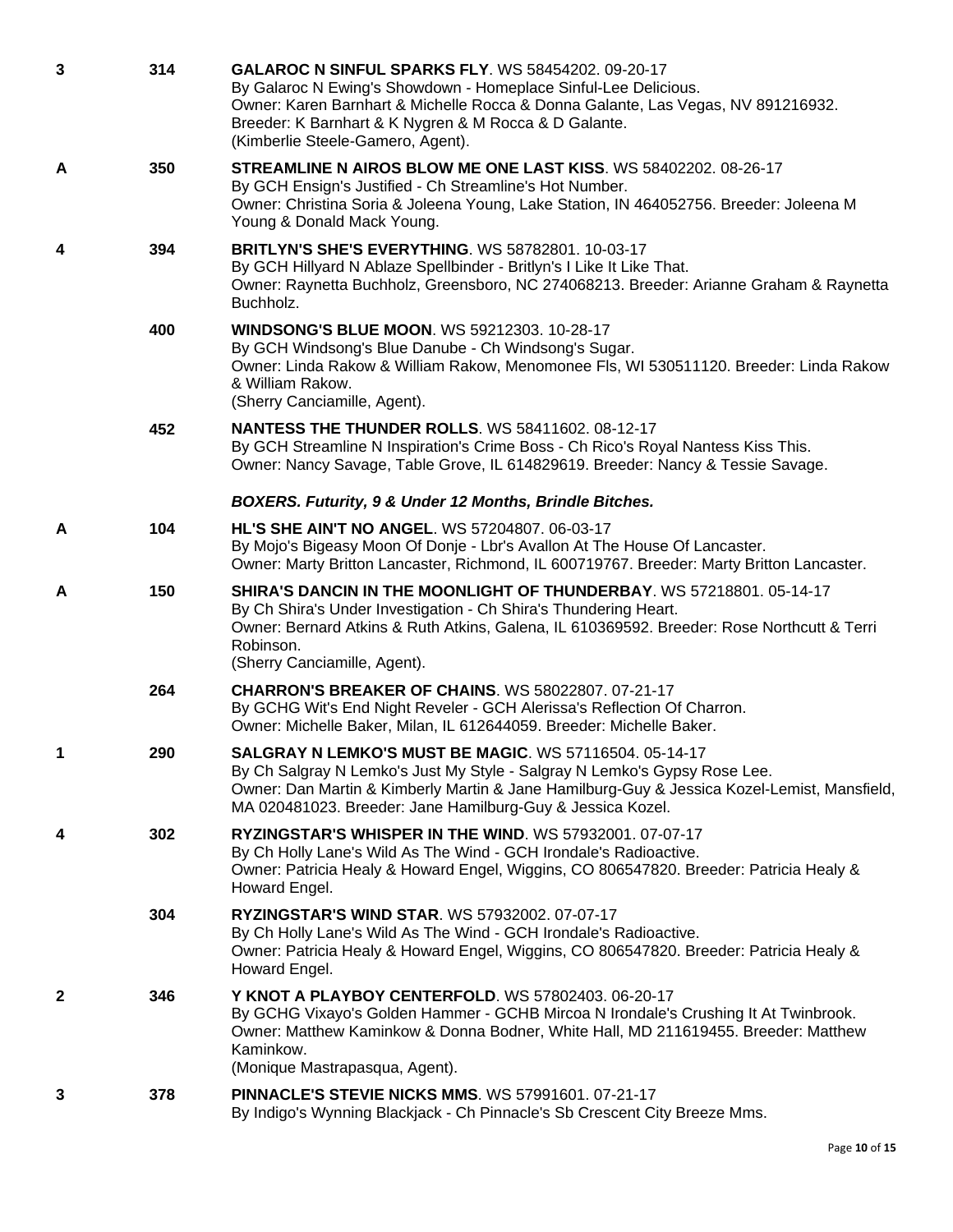|                |     | Owner: Debbie Schlesinger & Julie Lawrence & Michael Shepherd, Little Rock, AR 722234290.<br>Breeder: Julie Lawrence & Debbie Schlesinger & Michael Shepherd.                                                                                                                                                                                                                           |
|----------------|-----|-----------------------------------------------------------------------------------------------------------------------------------------------------------------------------------------------------------------------------------------------------------------------------------------------------------------------------------------------------------------------------------------|
|                |     | BOXERS. Futurity, 9 & Under 12 Months, Fawn Bitches.                                                                                                                                                                                                                                                                                                                                    |
| $2$ <i>FDR</i> | 16  | MEPHISTO N TOPRANK OOOH LALA. WS 59361503. 07-14-17<br>By GCHB Naja's Mi-T Alliance - Ch Toprank N Mephisto Lulu Lemon.<br>Owner: Cheryl Emerson & Tim Emerson & Michelle Yeadon, Salem, OR 973173383. Breeder:<br>Michelle Yeadon & Shelly Dueck.                                                                                                                                      |
| A              | 26  | <b>TOPRANK N MEPHISTO SPICE GIRL. WS 59361502. 07-14-17</b><br>By GCHB Naja's Mi-T Alliance - Ch Toprank N Mephisto Lulu Lemon.<br>Owner: Shelly Dueck, Abbotsford BC, CN V3G1W6. Breeder: Michelle Yeadon & Shelly Dueck.<br>(Michelle Yeadon, Agent).                                                                                                                                 |
| 1/FDW          | 36  | HI-TECH CHAMPAGNE CRISTAL ROSE. WS 58407002. 06-24-17<br>By GCHS Listons Hi-Tech Davinci Code - Hi-Tech's Stormy Weather.<br>Owner: Jeri Poller & Dr William Truesdale & Zoila A Truesdale & Kim Pastella Calvacca, Boca<br>Raton, FL 334963504. Breeder: Dr William Truesdale & Zoila A Truesdale & Kimberly Pastella<br>Calvacca.<br>(Kimberly Calvacca, AKC Registered Handler AKC). |
|                | 100 | BLACK DYMOND N GALAROC'S QUAY AT CROSSES GREEN. WS 57895705. 06-09-17<br>By GCH Maxl's Stay Gold - Ch Black Dymond's French Girl.<br>Owner: Tim & Debra Mullins & Kristi Kenny, Elk Grove, CA 956249445. Breeder: Kristi Kenny &<br>Donna Galante & Michelle Rocca.<br>(Kimberlie Steele-Gamero, Agent).                                                                                |
| A              | 102 | BLACK DYMOND N HALLMARK'S MYSTIC GOLD OF GALAROC. WS 57895703. 06-09-17<br>By GCH Maxl's Stay Gold - Ch Black Dymond's French Girl.<br>Owner: K Steele-Gamero & K Kenny & G Steele & M Steele & M Rocca & D Galante, San Jose,<br>CA 951204637. Breeder: Kristi Kenny & Donna Galante & Michelle Rocca.<br>(Lori McClain Ferguson, Agent).                                              |
| A              | 146 | <b>EPITOME'S GODDESS OF LOVE. WS 58422101. 06-21-17</b><br>By Epitome's Dont Mess With Texas - Epitome's Chance Of A Lifettime.<br>Owner: Susan Standley, Christiana, TN 370376157. Breeder: Susan M Standley.<br>(Ricky Justice, Agent).                                                                                                                                               |
|                | 312 | GALAROC N BLACK DYMOND'S STILETTOS. WS 57895704. 06-09-17<br>By GCH Maxl's Stay Gold - Ch Black Dymond's French Girl.<br>Owner: Michelle Rocca & Donna Galante, San Jose, CA 951204637. Breeder: Kristi Kenny &<br>Donna Galante & Michelle Rocca.<br>(Kimberlie Steele-Gamero, Agent).                                                                                                 |
|                | 340 | <b>HI-TECH'S ATOMIC BLONDE.</b> WS 58407001. 06-24-17<br>By GCH Liston's Hi-Tech Davinci Code - Hi-Tech's Stormy Weather.<br>Owner: Dr William & Zolia Truesdale, Seekonk, MA 027713943. Breeder: Owners.<br>(Kimberly Calvacca, AKC Registered Handler AKC).                                                                                                                           |
| 4              | 342 | <b>BRISBANE'S LOVE ME LUNA AT HI-TECH. WS 58791003. 07-22-17</b><br>By Ch Hi-Tech And Brisbane's Rocket Man - Brisbane's Bad Romance.<br>Owner: Ivan Kaufman, Kings Point, NY 110241143. Breeder: Misty McKamey & Elizabeth<br>McKamey.<br>(Kimberly Calvacca, AKC Registered Handler AKC).                                                                                             |
| A              | 384 | FRENCH QUARTER'S THE HITS KEEP COMING FOR CINNIBON. WS 57485602. 06-15-17<br>By Ch Cinnibon's Know When To Hold'Um - Cinnibon's Classic Nika.<br>Owner: Terry Tortomasi & Bonnie Wagaman, Covington, LA 704335833. Breeder: Bonnie<br>Wagaman & Elena Chkhikvishvili.<br>(Michael Shepherd, Agent).                                                                                     |
|                | 396 | BRITLYN'S OH SNAP! I'M ALL THAT. WS 57533302. 06-03-17<br>By Ch Fairviews Crazy Train - Ch Britlyn's Game On CAA.<br>Owner: Raynetta Buchholz, Greensboro, NC 274068213. Breeder: Raynetta Buchholz.                                                                                                                                                                                    |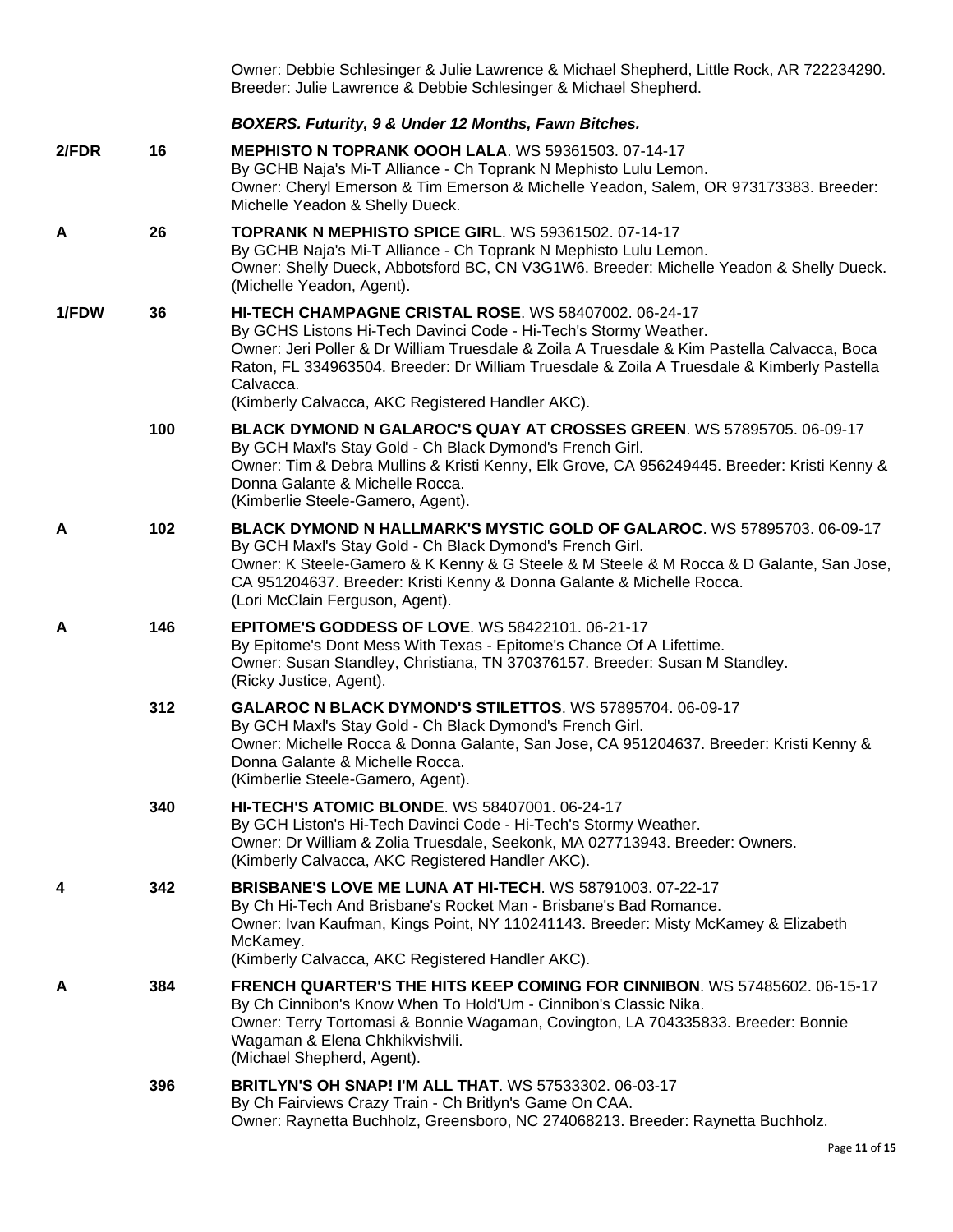|   | 466 | <b>CHARRON'S SHE'S TRULY OUTRAGEOUS AT BREADONWAY. WS 58022805. 07-21-17</b><br>By GCHG Wit's End Night Reveler - GCH Alerissa's Reflection Of Charron.<br>Owner: Sharon Wallway, Newton, IA 502084738. Breeder: Michelle Baker.                                                                      |
|---|-----|-------------------------------------------------------------------------------------------------------------------------------------------------------------------------------------------------------------------------------------------------------------------------------------------------------|
| 3 | 482 | <b>BRISBANE'S LOVE ON THE ROX. WS 58791002. 07-22-17</b><br>By GCH Hi-Tech N Brisbane Rocket Man - Brisbane's Bad Romance.<br>Owner: Elizabeth Mckamey & Misty Mckamey, Knoxville, TN 379189751. Breeder: Misty<br>McKamey & Elizabeth C Mckamey.<br>(Kimberly Calvacca, AKC Registered Handler AKC). |
|   |     | BOXERS. Futurity, 12 & Under 15 Months, Brindle Bitches.                                                                                                                                                                                                                                              |
|   | 18  | VINTAGE N SOLEIL'S HARMLESS LITTLE BUNNY, WS 56778405, 04-12-17<br>By Lock N Load Armor CGC - Vintage N Ablaze Stolen Fire.<br>Owner: Kat Hueggenberg & Sarah Moore, Edmonton AB, CN T5B 3C1. Breeder: Sarah Moore &<br>MacKenzie Moore & Katrina Sun.                                                |
| A | 52  | DUSTY ROAD'S AFTER DARK AT JORDANE. WS 56862205. 03-31-17<br>By GCH Shadigee's Protege - Dusty Road's Red Ryder.<br>Owner: Penne Jordan, Franktown, CO 801169646. Breeder: Randall S Pasbrig & Judith M<br>Pasbrig.                                                                                   |
| A | 64  | CH CINNAMON GIRL'S CINNIBON POETRY IN MOTION. WS 56591305, 03-19-17<br>By Ch Cinnibon's Know When To Hold'Um - Cinnibon's Sweet Sensation.<br>Owner: Theresa Petruzzelli & Bonnie Wagaman, Pt Charlotte, FL 339488951. Breeder: Bonnie<br>Wagaman & Nicole Manna.<br>(Kay Peiser, Agent).             |
|   | 94  | <b>DUSTY ROAD'S DARK CRYSTAL. WS 56862202. 03-31-17</b><br>By GCH Shadigee's Protege - Dusty Road's Red Ryder.<br>Owner: Judith Pasbrig & Randall Pasbrig, Peyton, CO 808319328. Breeder: Randall S Pasbrig<br>& Judith M Pasbrig.                                                                    |
| 3 | 126 | <b>BRYBRITT'S WATCH N SEE. WS 56797101. 04-20-17</b><br>By GCHG Marburl And Illyrian's Lone Ranger - Ch Epic's True Tribute.<br>Owner: Julie Flory, Ellensburg, WA 989268051. Breeder: Julie Flory & Micah Flory.                                                                                     |
|   | 140 | 3R'S 4D FOCUS. WS 57244902. 04-27-17<br>By Dusty Road's Perfect World - Ch 3r's 4d Tin Lizzy.<br>Owner: Mitchell L Ahlschwede & Ann Teply, Pickrell, NE 684228012. Breeder: Ann Teply &<br>Rodney Teply.<br>(Randall Pasbrig, Agent).                                                                 |
| 4 | 166 | <b>ROSEHILL N ARTISTRY'S SHIMMER &amp; SHINE. WS 56838605. 03-21-17</b><br>By Ohana Laki's Far Beyond Driven CGC - Ch Telstar's And The Emmy Goes ToRosehill.<br>Owner: Laura Miller & Lori & Madison Rose, Ramona, CA 920652044. Breeder: David Rose &<br>Lori Rose & Madison Rose.                  |
|   | 208 | VINTAGE N SOLEIL'S WATERY TART AT WOODSIDE. WS 56778406. 04-12-17<br>By Lock N Load Armor CGC - Vintage N Ablaze Stolen Fire.<br>Owner: Sarah Moore & MacKenzie Moore & Katrina Sun, Ennis, MT 597291515. Breeder: Sarah<br>Moore & MacKenzie Moore & Katrina Sun.                                    |
| 1 | 266 | IRONDALE N KATANDY'S CLEAR BLUE SKIES. WS 56771101. 04-01-17<br>By GCHG Irondale's Look At Me Now - GCH Strawberry's Golden Cinnibon.<br>Owner: Lee Morris & Wendy Bettis, Davidsonville, MD 210352013. Breeder: Bruce E Voran &<br>Judith T Voran.                                                   |
| A | 298 | <b>WINMERE SEVEN DEADLY SINS. WS 56814604. 04-17-17</b><br>By Winmere Black Hawk RN - Ch Winmere Painted Lady.<br>Owner: Theresa Garton, Oklahoma City, OK 731314008. Breeder: Theresa Garton.                                                                                                        |
| A | 306 | <b>IRONDALE'S MOO LATTE. WS 57143503. 04-28-17</b><br>By GCh Wildcrest N Irondale's Walk On The Wildside - GCH Irondale's Jersey Shore.<br>Owner: Tracy Best & Amanda Bauer & Wendy Bettis & James Bettis, Longview, WA                                                                               |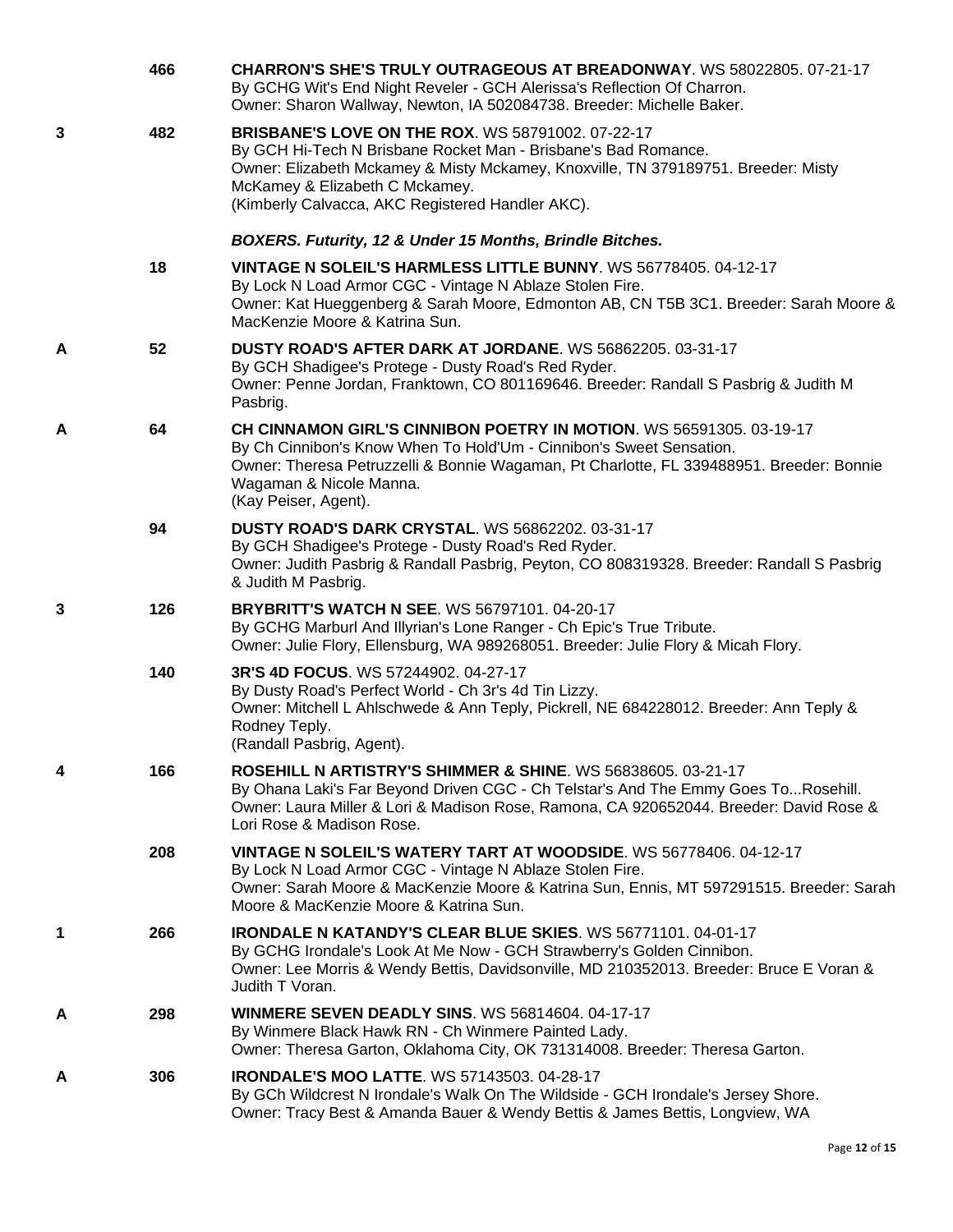|   |     | 986321630. Breeder: Doug Plemmel & James Bettis & Wendy Bettis.<br>(James Bettis, Agent).                                                                                                                                                                                                                |
|---|-----|----------------------------------------------------------------------------------------------------------------------------------------------------------------------------------------------------------------------------------------------------------------------------------------------------------|
| A | 308 | <b>CINNIBON'S LITTLE BIT OF EVERYTHING. WS 56591301. 03-19-17</b><br>By Ch CinniBon's Know When To Hold'um - CinniBon's Sweet Sensation.<br>Owner: Deborah Caywood & Bonnie Wagaman, Staunton, VA 244019161. Breeder: Bonnie<br>Wagaman & Nicole Manna.<br>(Allison Pacheco, Agent).                     |
| 2 | 380 | CINNIBON N PINNACLE'S PITCH PERFECT. WS 56591302. 03-19-17<br>By Ch Cinnibon's Know When To Hold'Um - Cinnibon's Sweet Sensation.<br>Owner: Debbie Schlesinger & Michael Shepherd & Julie Lawrence, Little Rock, AR 722234290.<br>Breeder: Deb Schlesinger & Michael Shepherd & Julie Lawrence.          |
|   | 472 | <b>PURE PRIDE'S ANTE UP. WS 57753908. 04-09-17</b><br>By GCH Solidrock's Major Ensemble At Pure Pride - Ch Pure Pride's Hott Damm.<br>Owner: Cherish Julian, Suffolk, VA 234378326. Breeder: Steve Stewart & Gina Currier.<br>(Steve Stewart, Agent).                                                    |
|   |     | BOXERS. Futurity, 12 & Under 15 Months, Fawn Bitches.                                                                                                                                                                                                                                                    |
|   | 38  | CIRCLE Y N STREAM'S HEAT OF THE MOMENT. WS 57205403. 04-28-17<br>By GCHG Streamline N Inspiration's Crime Boss - Ch GC's N Schmidt's Can't Take My Eyes Off<br>Of You.<br>Owner: Glenn Yaeger & Sandi Dunn, Cardington, OH 433151122. Breeder: Glenn Yaeger &<br>Cindy Yaeger.<br>(Christa Cook, Agent). |
|   | 76  | <b>HANCOCK'S SWEET TIME AT COPPERMYST.</b> WS 57107103, 04-23-17<br>By Ch Regal X 5 Alarm At Skyview - GCH Hancock's Jess B Nimble Jess B Quick CAA.<br>Owner: Margaret Magoffin & Mary Hickey & Joe Magoffin, Penfield, NY 145261625. Breeder:<br>Mary E Hickey & Ellen L Bradley.                      |
|   | 116 | MCCOY'S WINSTAR'S HEART'S DELIGHT. WS 57022102. 04-16-17<br>By GCHB Mason Hill's Eye Of The Tiger - GCH McCoy's Winstar's Angelic Heart.<br>Owner: Larry McCoy, Robinson, IL 624542011. Breeder: Larry McCoy & Teri Underhill.<br>(Karen Speck, Agent).                                                  |
| A | 118 | <b>CINNIBON N 4M'S ALL TIME CLASSIC. WS 56591304. 03-19-17</b><br>By Ch CinniBon's Know When To Hold'Um - CinniBon's Sweet Sensation.<br>Owner: Suzanne Rodriguez & Bonnie Wagaman & Alfred Rodriguez, Richmond, TX 774698863.<br>Breeder: Bonnie Wagaman & Nicole Manna.<br>(Michael Shepherd, Agent).  |
|   | 164 | <b>MCCOY'S WINSTAR'S FOLLOW YOUR HEART. WS 57022101. 04-16-17</b><br>By GCHB Mason Hill's Eye Of The Tiger - GCH McCoy's Winstar's Angelic Heart.<br>Owner: Teri Underhill, Kenosha, WI 531428352. Breeder: Larry McCoy & Teri Underhill.                                                                |
|   | 174 | SOLEIL'S ONETWOFIVE! AT FIREBRAND. WS 56778402. 04-12-17<br>By Lock N Load Armor CGC - Vintage N Ablaze Stolen Fire.<br>Owner: Katrina Sun & Jessica Englund, Lakewood, OH 441071047. Breeder: Sarah &<br>MacKenzie Moore & Katrina Sun.<br>(Sarah Moore, Agent).                                        |
| 2 | 272 | CH SCHOENTAL'S FRAULEIN ZELDA ROSE, WS 5685001, 03-18-17<br>By Ch Avalon's Code Red - Ch Shoental's Fraulein Krystal.<br>Owner: Gyleen Fitzgerald & Barbra Compton, Churchville, MD 210281100. Breeder: Meghan<br>Ballard & Barbra Compton & Gyleen Fitzgerald.<br>(Monique Mastrapasqua, Agent).        |
| 3 | 274 | DESERT WINDS N IRONDALES SUGAR KISSES. WS 57142303. 04-24-17<br>By GCHG Irondale's Look At Me Now - GCH Desert Winds The Joy Of Life.<br>Owner: D Plemel & B Bauer & J Bettis & W Bettis, Romoland, CA 925850149. Breeder: Doug A<br>Plemel & Bob Bauer.<br>(Rick Justice, Agent).                       |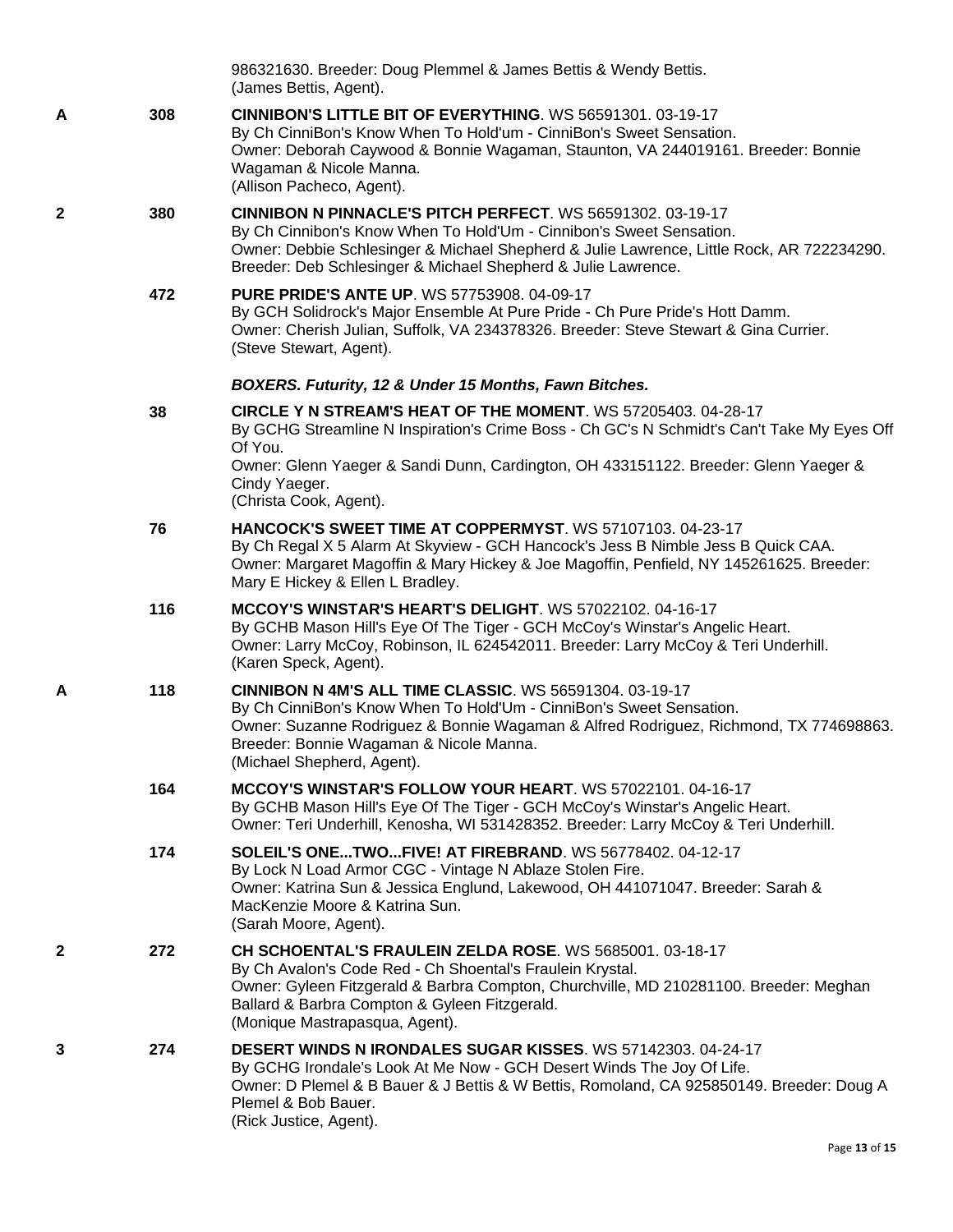| 4                     | 292 | <b>IRONDALE N STRAWBERRY COAST TO COAST.</b> WS 56771102. 04-01-17<br>By GCHG Irondale's Look At Me Now - GCH Strawberry's Golden Cinnibon.<br>Owner: Chris & Cheryl Brown & Wendy Bettis, Hanover, PA 173318882. Breeder: Bruce E<br>Voran & Judith T Voran.                                                                           |
|-----------------------|-----|-----------------------------------------------------------------------------------------------------------------------------------------------------------------------------------------------------------------------------------------------------------------------------------------------------------------------------------------|
| A                     | 322 | <b>CINNIBON'S MORE THAN ONE NOTE. WS 56591303. 03-19-17</b><br>By Ch Cinnibon's Know When To Hold'Um - Cinnibon's Sweet Sensation.<br>Owner: Bonnie Wagaman, Fallbrook, CA 920284505. Breeder: Bonnie Wagaman & Nicole<br>Manna.                                                                                                        |
|                       | 324 | <b>MASON HILL'S MAGGIE MAY. WS 57520403. 04-19-17</b><br>By Ch Bar-K's Tribute To Barlow - Ch Westshores Stand At The Top.<br>Owner: John Dipasquale, Palatine, IL 600672510. Breeder: Karen Mott & Sherry Canciamille<br>Gladys Kanwisher.<br>(Sherry Canciamille, Agent).                                                             |
|                       | 326 | <b>PIGEONWOODS CHANTILLY. WS 56369501. 03-08-17</b><br>By GCHB Mason Hill's Eye Of The Tiger - GCH Pigeonwoods Starstruck.<br>Owner: Kathrina C Gatz, Hampshire, IL 601408349. Breeder: Katrina C Gatz.<br>(Sherry Canciamille, Agent).                                                                                                 |
|                       | 328 | <b>CAN-CIA N WEST SHORES SHAKING MY MONEY TREE. WS 57520402. 04-19-17</b><br>By Ch Bar-K's Tribute To Barlow - Ch Westshores Stand At The Top.<br>Owner: Sherry Canciamille, Rockford, IL 611017508. Breeder: Karen Mott & Sherry Canciamille<br>& Gladys Kanwisher.                                                                    |
| 1/FDW/BJF 404<br>/GFW |     | <b>IRONDALE'S CHICK FLICK. WS 57143501. 04-28-17</b><br>By GCH Wildcrest N Irondale's Walking On The Wildside - GCH Irondale's Jersey Shore.<br>Owner: James Bettis & Wendy Bettis, Riverside, CA 925085084. Breeder: Doug Plemel &<br>James Bettis & Wendy Bettis.                                                                     |
|                       | 478 | <b>PURE PRIDE'S DOS EQUIS AMBER.</b> WS 57754002. 04-29-17<br>By GCHB Pure Pride N Rion's Witches Brew - Ch Pure Pride's If Looks Could Kill.<br>Owner: Steve L Stewart, Liberty, SC 296574510. Breeder: Steve Stewart & Gina Currier.                                                                                                  |
|                       |     | <b>BOXERS. Futurity, 15 &amp; Under 18 Months, Brindle Bitches.</b>                                                                                                                                                                                                                                                                     |
| 4                     | 82  | <b>ILLYRIAN AND MARBURLS COME FLY WITH ME. WS 56848004. 02-04-17</b><br>By GCHG Marburl And Illyrian's Lone Ranger - Ch Illyrian And Marburls Cherry On Top.<br>Owner: Lee Mitchell & Gail Kloecker, Mc Clelland, IA 515483015. Breeder: Gail Kloecker & Mary<br>Frances Burleson & Pamela Rohr.                                        |
| 1/FDW                 | 84  | JOKAR N K-KREW'S THE DREAM LIVES ON AT ANSCHA. WS 55927304, 01-17-17<br>By GCHS Shadigee's Calculated Risk - Ch Jokar N Happy Tail's Blondes Just Wanna Have Fun.<br>Owner: Keith Lawson & Ann Schach & Amy Bieri & Charlene Medeiros, London ON, CN N6H<br>5R8. Breeder: Carrie Cole & Amy Bieri & Kate Renner.<br>(Amy Bieri, Agent). |
| A                     | 86  | SOUTH WILLOW-BLACK DYMOND'S SPOILED AND ENTITLED. WS 55788202. 01-13-17<br>By GCH Starlyn-South Willow's Family Tradition CA - Ch South Willow Mariah Of Box-L &<br>Raintree.<br>Owner: Merry Coulter, Las Vegas, NV 891134627. Breeder: Stephanie Davidson-LewisJeff<br>LewisKristi KennyHanna Kenny.<br>(Dan Buchwald, Agent).        |
| A                     | 232 | SOLEIL N LOFT HOUSE DESIGNER DETAILS. WS 55486501. 12-05-16<br>By Ch Vintage's Trial By Combat - Ronin Plainly Tipsy.<br>Owner: Stacey Jones & Katrina Sun, Rising Sun, MD 219111503. Breeder: Katrina Sun &<br>Richard Sun.                                                                                                            |
|                       | 248 | ALTAN'S A DIAMOND IS FOREVER V.EUROZONE. WS 56233403. 12-27-16<br>By Dusty Road's Perfect World - Sundawn Shine On.<br>Owner: Jennifer Yates, Murfreesboro, TN 371280914. Breeder: Alexandra Gav.                                                                                                                                       |
| 3                     | 318 | JOKAR N HAPY TAIL'S TOTALLY NOT BLONDE. WS 55927305. 01-17-17                                                                                                                                                                                                                                                                           |